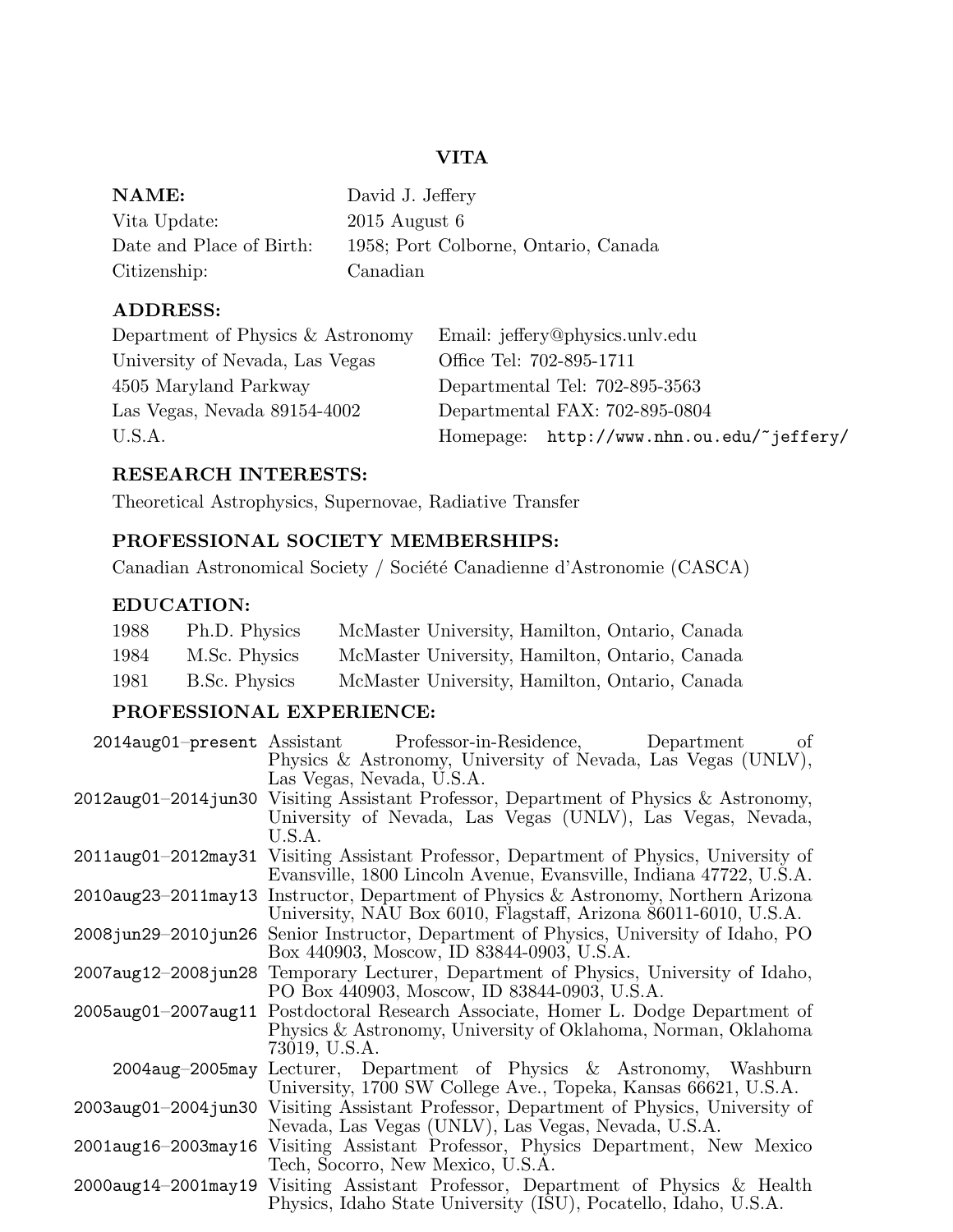| Middle Tennessee State University (MTSU), Murfreesboro,                                |
|----------------------------------------------------------------------------------------|
| Tennessee, U.S.A.                                                                      |
| 1998aug01–1999may18 Visiting Assistant Professor, Department of Physics, University of |
| Nevada, Las Vegas (UNLV), Las Vegas, Nevada, U.S.A.                                    |
| 1996oct01-1998jul Postdoctoral Research Associate, Oak Ridge National Laboratory,      |
| Oak Ridge, Tennessee, U.S.A.                                                           |
| 1995aug-1996aug Visiting Assistant Professor of Astronomy, Department of Physics       |
| & Astronomy, Vanderbilt University, Nashville, Tennessee, U.S.A.                       |
| 1994apr-1995 jun Fellow (Becario) of the Spanish Ministerio de Educación y Ciencia,    |
| Dept. d'Astonomia i Meteorologia, Facultat de Física, Universitat                      |
| de Barcelona, Barcelona, Spain                                                         |
| 1993sep-1994apr Visiting Researcher, Department of Physics & Astronomy,                |
| McMaster University, Hamilton, Ontario, Canada                                         |
| 1993feb01-1993jun30 Lecturer on Astronomy, Department of Astronomy, Harvard            |
| University, Cambridge, Massachusetts, U.S.A.                                           |
| 1991 jun -1993 aug 31 Postdoctoral Research Associate, Harvard College Observatory     |
| (Harvard-Smithsonian Center for Astrophysics), Cambridge,                              |
| Massachusetts, U.S.A.                                                                  |
| 1991 jan-1991 may Visiting Instructor, Department of Physics & Astronomy, University   |
| of Oklahoma, Norman, Oklahoma, U.S.A.                                                  |
| 1990oct-1990dec Visiting Researcher, Department of Physics & Astronomy,                |
| University of Oklahoma, Norman, Oklahoma, U.S.A.                                       |
| 1988sep–1989 jul Visiting Researcher, Institut für Astronomie und Astrophysik Der      |
| Universität München, Munich, Germany                                                   |
| 1988 jan–1990 jun Postdoctoral Research Associate, Department of Physics               |
| & Astronomy, University of Oklahoma, Norman, Oklahoma, U.S.A.                          |
| 1980may-1980aug NSERC Summer Student, Department of Physics, McMaster                  |
| University, Hamilton, Ontario, Canada                                                  |
| 1979sep-1987apr Teaching Assistant, Department of Physics, McMaster University,        |
| Hamilton, Ontario, Canada                                                              |
|                                                                                        |

1999aug01–2000may13 Visiting Assistant Professor, Department of Physics & Astronomy,

# COURSES TAUGHT:

Classical Mechanics, graduate level

- 1. New Mexico Tech; 2001 fall; Text: H. Goldstein et al. Classical Mechanics, 3rd Edition
- Colloquium in Physics/Astronomy, faculty and student colloquia, senior and graduate level
	- 2. ISU; 2001 spring, one credit hour
	- 1. Vanderbilt Univ.; 1995 fall, one credit hour

Conceptual Physics, non-science students

1. Univ. of Evansville; 2011 fall, Text: Paul G Hewitt, Conceptual Physics

- Energy in Physics and Society, one of three course modules of the Physics of Everyday Life: the concept of the energy, energy and power units, thermodynamics, heat engines and refrigerators, world energy resources and consumption
	- 1. Univ. of Idaho; 2009 fall, 2008 fall, 2007 fall; Texts: formerly Louis A. Bloomfield, How Things Work, my own online lectures at URL http://www.nhn.ou.edu/~jeffery/course/c\_energy/energy.html Co-taught with Profs. Chris Berven and Ruprecht Machleidt of the Univ. of Idaho in 2007–2008, Profs. David McIlroy and Jason Barnes in 2009

History of Astronomy

1. Vanderbilt Univ.; 1995 fall, 1996 spring, summer; Texts: Michael Zeilik, Astronomy, John North, The Norton History of Astronomy and Cosmology

Independent Study/Research in Physics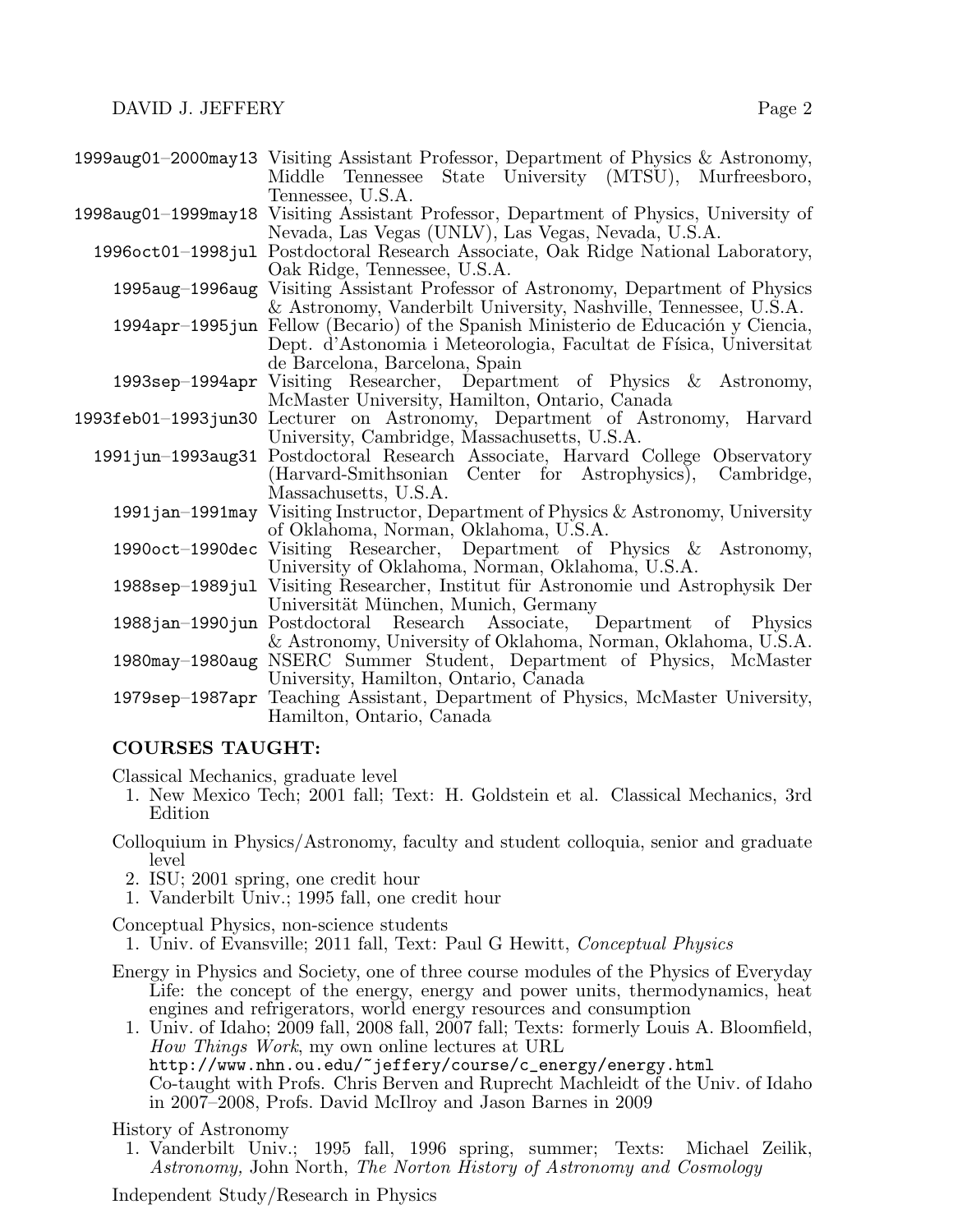1. Univ. of Evansville: 2012 spring; advising a course of research for a single upper division student with written and oral reports; at UE, this is technically two courses with variable credit hours, but it is at least two credit hours altogether; advisee senior student Ryan Darwish

Introductory Astronomy for non-science students

- 8. Univ. of Nevada, Las Vegas; 2012 fall (2 sections stars and cosmology [SC]), 2013 spring (1 section planetary systems  $[\overrightarrow{PS}]$ ), 2013 summer (1 section  $\overrightarrow{PS}$ ), 2013 fall (2 sections SC), 2014 spring (2 sections SC), 2014 fall (2 sections PS), 2015 spring  $(2 \text{ sections } SC), 2015 \text{ fall } (\bar{2} \text{ sections } PS), \text{ Text: } \text{my own online lectures at URL}$ http://www.nhn.ou.edu/~jeffery/astro/astlec/lecture.html
- 7. Univ. of Evansville; 2011 fall (all astronomy), Text: my own online lectures
- 6. Northern Arizona Univ.; 2010 fall (all astronomy), 2011 spring (all astronomy); Text: my own online lectures
- 5. Univ. of Idaho; 2009 fall (all astronomy); Text: my own online lectures
- 4. Washburn Univ.; 2004 fall, 2005 spring (2 sections on Stars and Galaxies; 1 section on the Solar System); Text: Neil F. Comins & William J. Kaufmann Discovering the Universe plus my own online lectures
- 3. UNLV; 2003 fall (2 sections on Solar System), 2004 spring (2 sections on Solar System); Text: Iain Nicolson, Unfolding the Universe plus my own online lectures
- 2. UNLV; 1998 fall (2 sections on Solar System), 1999 spring (2 sections on Solar System); Text: Michael Seeds Foundations of Astronomy for 1998–1999
- 1. Harvard; 1993 spring; taught jointly with William Press and Abraham Loeb

Introductory Astronomy Laboratory for non-science students

- 1. Univ. of Nevada, Las Vegas; 2012 fall (1 section), 2013 spring (2 sections), 2013 summer (lab coordinator), 2013 fall (lab coordinator and 1 section), 2014 spring (lab coordinator), 2014 summer (lab coordinator), 2014 fall (lab coordinator and 1 section), 2015 spring (lab coordinator and 1 section), 2015 summer (lab coordinator), 2015 fall (lab coordinator and 1 to 2 sections)
- Introductory Physics I, algebra-based, mechanics, fluids, waves, thermodynamics (sometimes)
	- 4. Univ. of Nevada, Las Vegas: 2013 spring (1 lab section); Text: David H. Lloyd Physics Laboratory Manual
	- 3. Univ. of Evansville: 2011 fall (1 lab section)
	- 2. Univ. of Idaho: 2008 fall, 2007 fall; Text: John D. Cutnell & Kenneth W. Johnson, *Physics*
	- 1. MTSU: 1999 fall (2 sections), 2000 spring (2 sections), 2000 summer; taught in laboratory mode (course developed by Victor Montemayor of MTSU); three credit hours
- Introductory Physics II, algebra-based, electricity and magnetism optics, radiation (sometimes)
	- 4. Univ. of Evansville: 2012 spring (1 lab section)
	- 3. Northern Arizona Univ.: 2010 fall (1 lab section as instructor, 4 lab sections as supervisor, 2011 spring (several lab sections as supervisor); only a laboratory module
	- 2. Univ. of Idaho: 2008 spring; Text: John D. Cutnell & Kenneth W. Johnson, Physics
	- 1. MTSU: 2000 spring, 1999 fall (2 sections); one credit hour; only a laboratory course.
- Introductory Physics I, calculus-based, mechanics, fluids (sometimes), waves (sometimes), thermodynamics (sometimes)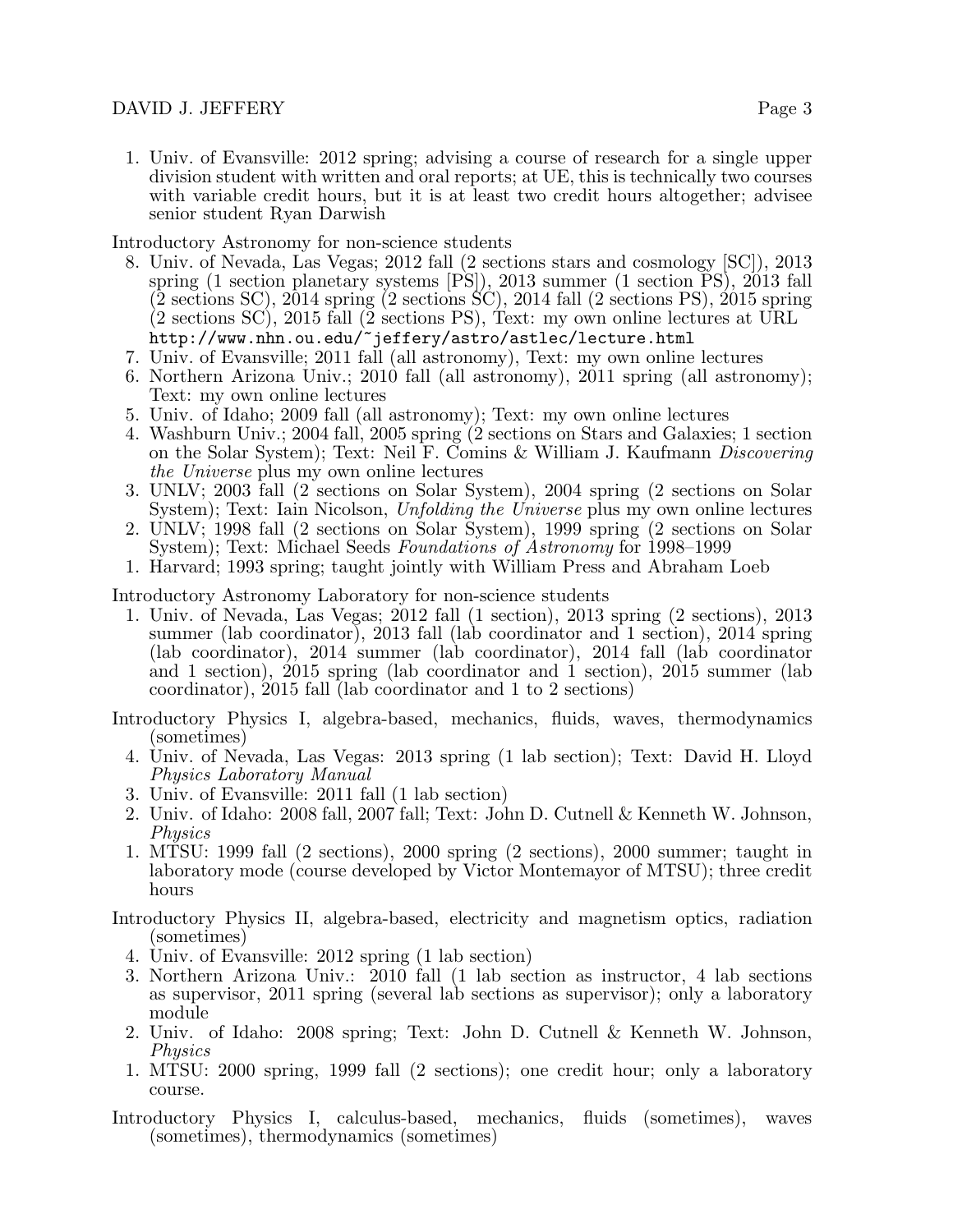- 4. Univ. of Evansville: 2012 spring (2 sections and 2 lab sections) Text: Jearl Walker Halliday & Resnick: Fundamentals of Physics
- 3. Univ. of Idaho: 2010 spring (2 sections), 2009 fall, 2009 spring, 2008 fall, 2008 spring; Text: Raymond A. Serway & John W. Jewett, Jr. Physics for Scientists and Engineers plus my own online lectures (still in early development) at URL http://www.nhn.ou.edu/~jeffery/course/c\_intro/intrc.html
- 2. New Mexico Tech: 2001 fall, 2002 fall; Text: Halliday, Resnick, & Walker, Fundamentals of Physics
- 1. ISU: 2001 spring; Text: Halliday, Resnick, & Walker, Fundamentals of Physics
- Introductory Physics II, calculus-based: electricity, magnetism, optics, special relativity (sometimes)
	- 5. Northern Arizona Univ.: 2010 fall, 2011 spring; one credit hour; only a laboratory course
	- 4. Univ. of Idaho: 2009 summer (also lab), 2009 spring, 2008 summer; Text: Raymond A. Serway & John W. Jewett, Jr. *Physics for Scientists and Engineers* 3. New Mexico Tech: 2002 summer; Text: Halliday, Resnick, & Walker,
	- 2002 summer; Text: Halliday, Resnick, & Walker, Fundamentals of Physics
	- 2. ISU: 2000 fall; Text: Halliday, Resnick, & Walker, Fundamentals of Physics
	- 1. Univ. of Oklahoma; 1991 spring; Text: Richard Wolfson & Jay M. Pasachoff, Physics
- Mathematical Physics: various topics that can include vector analysis, curvilinear coordinates, tensors, infinite series, functions of complex variables, Sturm-Liouville theory, Legendre Polynomials and spherical harmonics, Fourier series, Fourier transforms
	- 2. Northern Arizona Univ.; 2010 fall; Text: Hans J. Weber & George B. Arfken, Essential Mathematical Methods for Physicists
	- 1. Univ. of Idaho; 2007 fall; Text: Hans J. Weber & George B. Arfken, Essential Mathematical Methods for Physicists
- Modern Physics: some of quantum mechanics, quantum mechanics applications, special relativity
	- 1. Univ. of Idaho; 2008 spring; Texts: Robert Eisberg & Robert Resnick, Quantum Physics of Atoms, Molecules, Solids, Nuclei, and Particles; Brian Greene, The Fabric of the Cosmos
- Physical Science: introduction to physics, astronomy, chemistry, and geology for nonscience students
	- 2. Washburn Univ.; 2004 fall/2005 spring; Text: K.B. Krauskopf & A. Beiser, The Physical Universe; I taught physics and astronomy and co-instructor Sue Salem taught chemistry
	- 1. MTSU; 2000 spring semester; Text: James T. Shipman et al., An Introduction to Physical Science; included an instructor-taught physics and chemistry laboratory

Quantum Mechanics I, graduate level

- 3. Northern Arizona Univ.; 2011 spring; Text: David J. Griffiths, Introduction to Quantum Mechanics; a graduate class, but essentially the same as undergraduate Quantum Mechanics II
- 2. New Mexico Tech: 2002 fall; Texts: Gordon Baym, Lectures on Quantum Mechanics, Walter A. Harrison, Applied Quantum Mechanics
- 1. ISU: 2000 fall; Text: Claude Cohen-Tannoudj et al. Quantum Mechanics: Vol. I

Quantum Mechanics II, graduate level

1. New Mexico Tech: 2003 spring; Texts: Gordon Baym, Lectures on Quantum Mechanics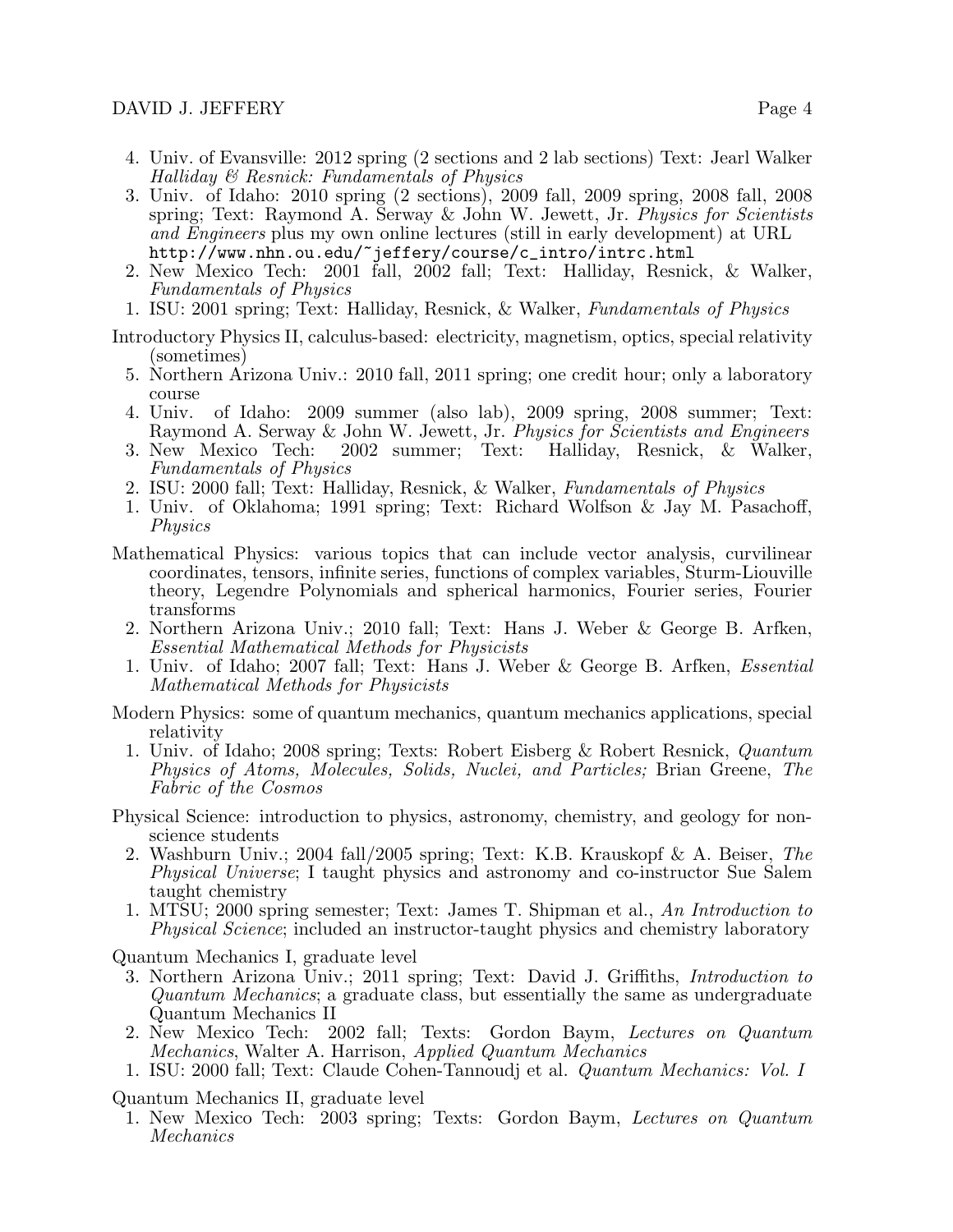Quantum Mechanics I, undergraduate level

- 3. Univ. of Idaho; 2009 spring; Text: David J. Griffiths, Introduction to Quantum Mechanics
- 2. New Mexico Tech: 2002 spring; Text: David J. Griffiths, Introduction to Quantum Mechanics
- 1. ISU: 2001 spring; Text: David J. Griffiths, Introduction to Quantum Mechanics

Quantum Mechanics II, undergraduate level

- 2. Univ. of Idaho; 2010 spring; Text: David J. Griffiths, Introduction to Quantum *Mechanics*; this was a special topics course that was  $60\%$  Quantum Mechanics II and 40 % a follow-up course in classical mechanics
- 1. ISU: 2000 fall; Texts: M.A. Morrison, Understanding Quantum Physics, M.A. Morrison, T.L. Estle, and N.F. Lane, *Understanding More Quantum Physics*

Radiative Transfer

- 2. New Mexico Tech: 2002 spring; Text: Robert J. Rutten, Radiative Transfer in Stellar Atmospheres online at URL http://www.phys.uu.nl/~rutten/Lecture\_notes.html three credit hours; senior undergraduate level taught as a special topic course
- 1. Vanderbilt Univ.; 1996 spring, astrophysical radiative transfer; Text: D. Mihalas & B.W. Mihalas, Foundations of Radiation Hydrodynamics; three credit hours; graduate level taught as a special topic course

Survey of Science for Teachers, Physics module: introductory physics, algebra-based

1. New Mexico Tech: 2002 summer; Text: none; A short survey course of the sciences for K-1–12 teachers without a science background (2 credit hours); taught jointly with Christa Hockensmith (chemistry) and Robert Cormack (psychology)

### INVITED TALKS:

1. MARAC: 37th Annual Mid-American Regional Astrophysics Conference, 2007 April 13–14, University of Missouri, Kansas City, Kansas City, Missouri: A Review of Supernova Atmosphere Modeling: Radiative Transfer and All That (http://www.nhn.ou.edu/~jeffery/aalib/052\_marac/marac.html), but the online version has never been completed.

### PUBLICATIONS:

58. X. Wang, L. Wang, A.V. Filippenko, G. Aldering, P. Antilogus, D. Arnett, D. Baade, E. Baron, B.J. Barris, S. Benetti, P. Bouchet, A.S. Burrows, R. Canal, E. Cappellaro, R. Carlberg, E. di Carlo, P. Challis, A. Crotts, J.I. Danziger, M. Della Valle, D. Jack, M. Fink, R. Foley, C. Fransson, A. Gal-Yam, P. Garnavich, C.I. Gerardy, G. Goldhaber, M. Hamuy, W. Hillebrandt, P.A. Hoeflich, S.T. Holland, D. Holz, J.P. Hughes, D.J. Jeffery, S.W. Jha, D. Kasen, A.M. Khokhlov, R.P. Kirshner, R. Knop, C. Kosma, K. Krisciunas, M. Kromer, B.C. Lee, B. Leibundgut, E. Lentz, D.C. Leonard, W.H.G. Lewin, W. Li, M. Livio, P. Lundqvist, D. Maoz, T. Matheson, P. Mazzali, P. Meikle, G. Miknaitis, P. Milne, S. Mochnacki, K. Nomoto, P.E. Nugent, E. Oran, N. Panagia, F. Patat, S. Perlmutter, M.M. Phillips, P. Pinto, D. Poznanski, C.J. Pritchet, M. Reinecke, A. Riess, P. Ruiz-Lapuente, R. Scalzo, E.M. Schlegel, B. Schmidt, J. Siegrist, A.M. Soderberg, J. Sollerman, G. Sonneborn, A. Spadafora, J. Spyromilio, R.A. Sramek, S.G. Starrfield, L.G. Strolger, N.B. Suntzeff, R. Thomas, J.L. Tonry, A. Tornambe, J.W. Truran, M. Turatto, M. Turner, S.D. van Dyk, K. Weiler, J.C. Wheeler, M. Wood-Vasey, S. Woosley, H. Yamaoka, & T. Zhang, "Evidence for Type Ia Supernova Diversity from Ultraviolet Observations with the Hubble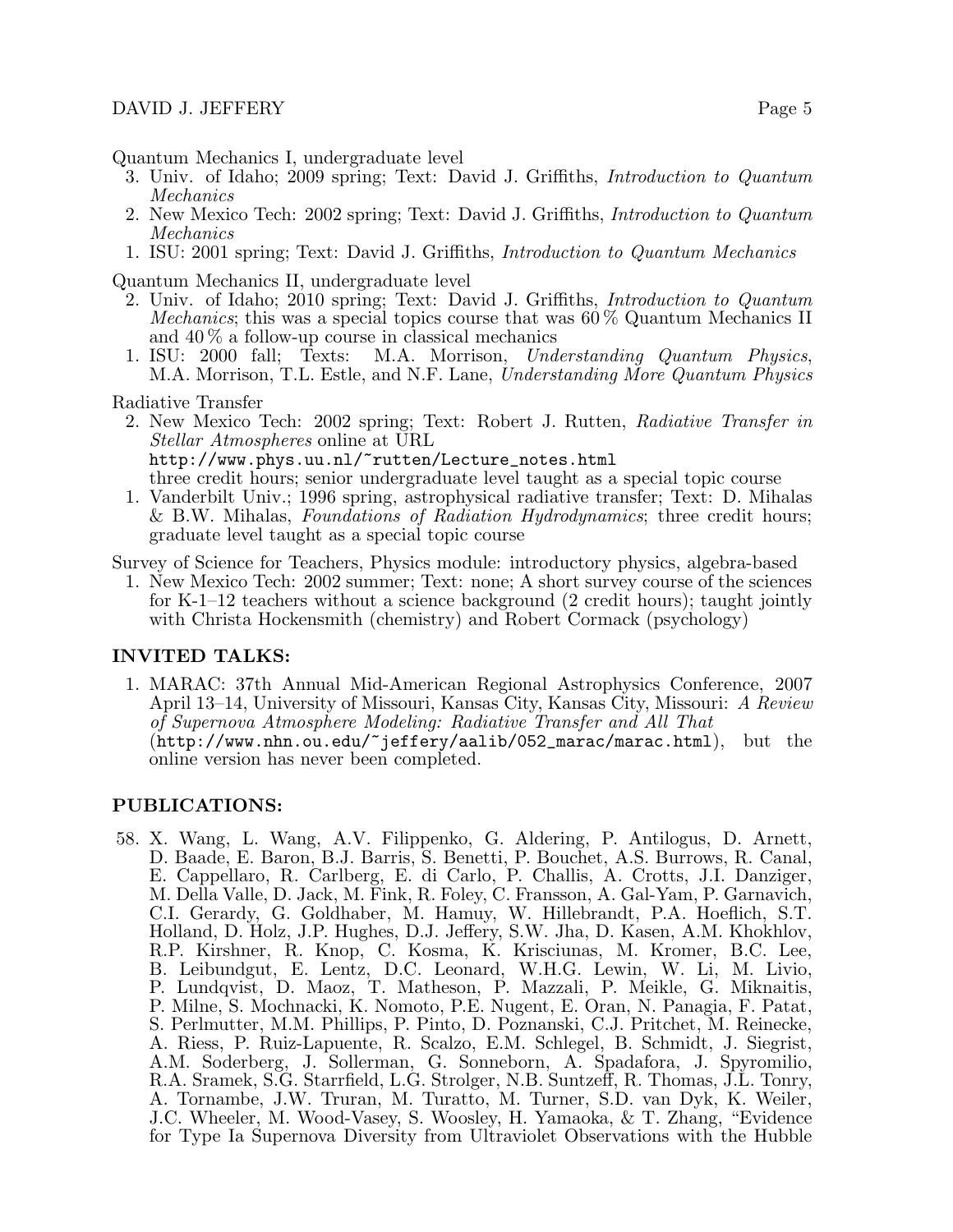Space Telescope," Astrophysical Journal (ApJ), 2012, 749, Issue 2, article id. 126, 17 pages, arXiv:1110.5809v3

- 57. D. Branch, D.J. Jeffery, J. Parrent, E. Baron, M.A. Troxel, V. Stanishev, M. Keithley, & C. Bruner, "Comparative Direct Analysis of Type Ia Supernova Spectra. IV. Postmaximum," Publications of the Astronomical Society of the  $\vec{P}acific$  (PASP), 2008, 120, 135–149, arXiv:0712.2436v1
- 56. E. Baron, D.J. Jeffery, D. Branch, E. Bravo, D. García-Senz & P. H. Hauschildt, "Detailed Spectral Modeling of a 3-D Pulsating Reverse Detonation Model: Too Much Nickel," Astrophysical Journal (ApJ), 2008, 672, 1038-1042, arXiv:0709.4177v1
- 55. D. Branch, M.A. Troxel, D.J. Jeffery, K. Hatano, M. Musco, J. Parrent, E. Baron, L.C. Dang, D. Casebeer, N. Hall, & W. Ketchum, "Comparative Direct Analysis of Type Ia Supernova Spectra. III. Premaximum," Publications of the Astronomical Society of the Pacific (PASP), 2007, 119, 709–721, arXiv:0706.0081
- 54. M. Parthasarathy, D. Branch, D.J. Jeffery, & E. Baron, "The Progenitors of Type Ia Supernovae: Binary Stars with White Dwarf Companions," New Astronomy Reviews, 2007, 51, 524–538, arXiv:astro-ph/0703415
- 53. D. Branch, J. Parrent, M.A. Troxel, D. Casebeer, D.J. Jeffery, E. Baron, W. Ketchum, & N. Hall, "Probing the Nature of Type I Supernovae with SYNOW" in The Multicoloured Landscape of Compact Objects and their Explosive Origins, AIP Conf. Pro. 924, Week One, Cefalù, Sicily, 2006 June 11-24, ed. L. A. Antonelli, G. L. Israel, L. Piersanti, & A. Tornambè (Melville, New York: American Institute of Physics), 2007, 342–349
- 52. J. Parrent, D. Branch, M.A. Troxel, D. Casebeer, D.J. Jeffery, W. Ketchum, E. Baron, F.J.D. Serduke, & A.V. Filippenko, "Direct Analysis of Spectra of the Unusual Type Ib Supernova 2005bf," Publications of the Astronomical Society of the Pacific (PASP), 2007, 119, 135–142, arXiv:astro-ph/0701198
- 51. D.J. Jeffery & P.A. Mazzali, "Giant Steps in Cefalu" in The Multicoloured Landscape of Compact Objects and their Explosive Origins, AIP Conf. Pro. 924, Week One, Cefalù, Sicily, 2006 June  $11-\overline{24}$ , ed. L. A. Antonelli, G. L. Israel, L. Piersanti, & A. Tornambè (Melville, New York: American Institute of Physics), 2007, 401–406, arXiv:astro-ph/0611002
- 50. D.J. Jeffery, D. Branch, & E. Baron, "On SN 2003fg: The Probable Super-Chandrasekhar-Mass SN Ia," 2006, unpublished, arXiv:astro-ph/0609804
- 49. M. Parthasarathy, D. Branch, E. Baron, & D.J. Jeffery, "An Ultralow-Dispersion Spectrum of Sanduleak -69 202, the Progenitor of Supernova 1987A," Bulletin of the Astronomical Society of India, 2006, 34, 385–391, arXiv:stro-ph/0611033
- 48. D.J. Jeffery, W. Ketchum, D. Branch, E. Baron, A. Elmhamdi, & I.J. Danziger, "Goodness-of-Fit Tests DIFF1 and DIFF2 for Locally Normalized Supernova Spectra," Astrophysical Journal Supplement Series, 2006, 171, 493–511, arXiv:astro-ph/0607084
- 47. D. Branch, D.J. Jeffery, T.R. Young, & E. Baron, "Hydrogen in Type Ic Supernovae?," Publications of the Astronomical Society of the Pacific (PASP), 2006, 118, 791–796, arXiv:astro-ph/0604047
- 46. D. Branch, L.C. Dang, N. Hall, W. Ketchum, M. Melakyil, J. Parrent, M.A. Troxel, D. Casebeer, D.J. Jeffery, & E. Baron, "Comparative Direct Analysis of Type Ia Supernova Spectra. II. Maximum Light," *Publications of the Astronomical Society*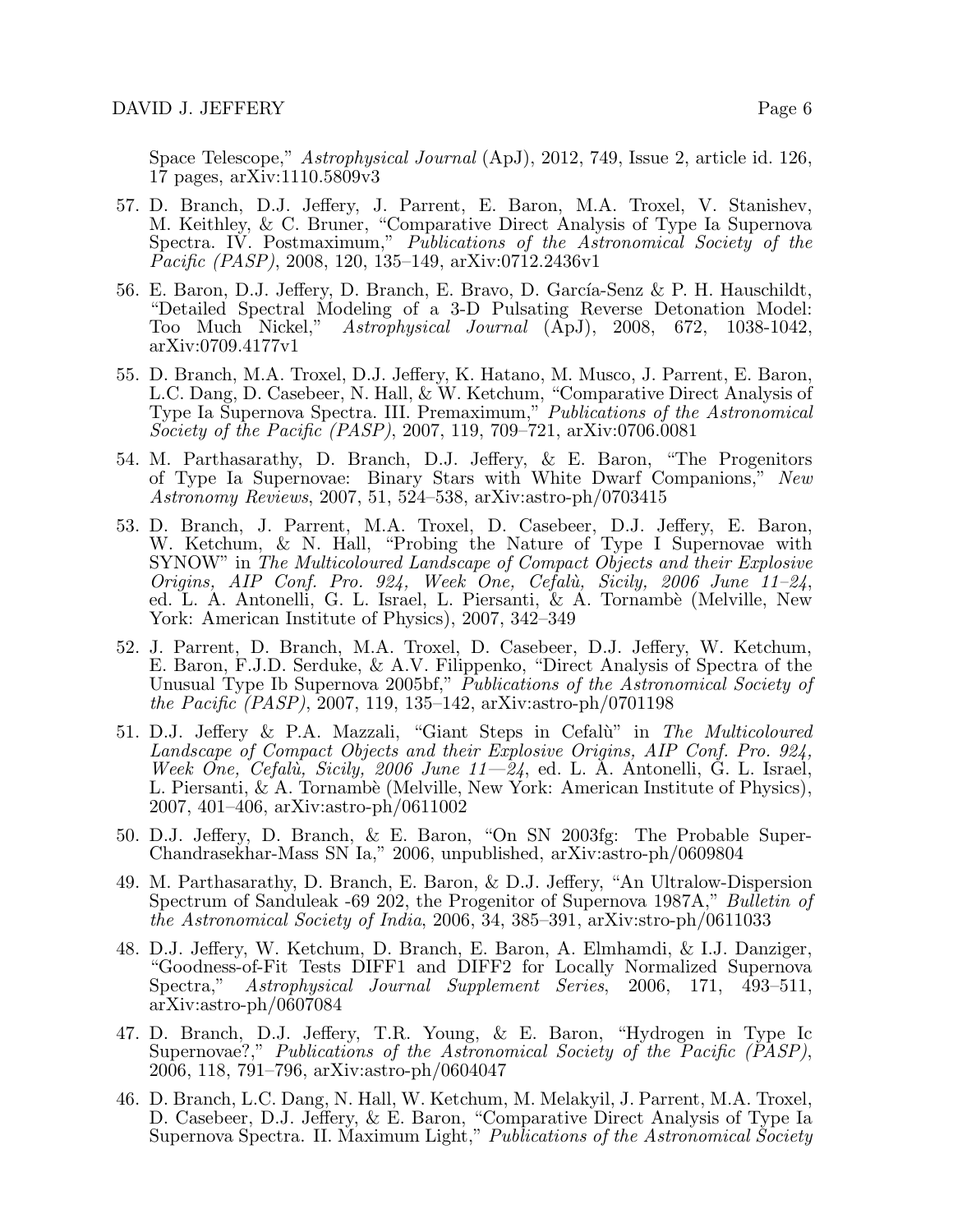of the Pacific (PASP), 2006, 118, 560–571, arXiv:astro-ph/0601048

- 45. E. Baron, D. Branch, D.J. Jeffery, P. Nugent, R.C. Thomas, S. Bongard, P. Hauschildt, D. Kasen, & D. Mihalas, "Quantitative Spectroscopy of Supernovae for Dark Energy Studies," White paper submitted to the Dark Energy Task Force, 2005, unpublished, arXiv:astro-ph/0510166
- 44. J. Deng, K.S. Kawabata, Y. Ohyama, K. Nomoto, M. Iye, P.A. Mazzali, L. Wang, D.J. Jeffery, H. Tomita, & Y. Yoshii, "Late-Time Spectroscopy of the Interacting Type Ia SN 2002ic: Evidence of a H-rich, Asymmetric CSM," in Annual Report of the National Astronomical Observatory of Japan, Vol. 6, Fiscal 2003, ed. K. Tanikawa et al. (Tokyo: Astronomical Observatory of Japan), 2005, 16
- 43. K.S. Kawabata, J. Deng, P.A. Mazzali, K. Nomoto, K. Maeda, N. Tominaga, H. Umeda, N. Kobayashi, L. Wang, M. Iye, G. Kosugi, Y. Ohyama, T. Sasaki, K. Aoki, N. Kashikawa, T. Takata, W. Aoki, Y. Komiyama, Y. Mizumoto, J. Noumaru, R. Ogasawara, K. Sekiguchi, Y. Shirasaki, J. Watanabe, T. Yamada, Höflich, P., J.C. Wheeler, D.J. Jeffery, N. Kawal, T. Sakamoto, Y. Urata, A. Yoshida, T. Tamagawa, K. Torii, & T. Totani, "Subaru/FOCAS spectropolarimetry of Type Ic hypernova SN 2003dh/GRB 030329" in Annual Report of the National Astronomical Observatory of Japan, Vol. 6, Fiscal 2003, ed. K. Tanikawa et al. (Tokyo: Astronomical Observatory of Japan), 2005, 15
- 42. K.S. Kawabata, D.J. Jeffery, M. Iye, N. Kashikawa, Y. Saito, T. Misawa, T. Yamada, I. Tanaka, Y. Ohyama, G. Kosugi, T. Sasaki, K. Sekiguchi, K. Aoki, T. Takata, N. Ebizuka, K. Nomoto, P.A. Mazzali, J. Deng, K. Maeda, H. Umeda, K. Ota, M. Yoshida, M. Inata, K. Okita, Y. Shimizu, R. Asai, T. Ozawa, Y. Yadoumaru, H. Taguchi, F. Nakata, & T. Kodama, "Optical Spectropolarimetry of SN 2002ap with Subaru Telescope," in Annual Report of the National Astronomical Observatory of Japan, Vol 5, Fiscal 2002, ed. K. Tanikawa et al. (Tokyo: Astronomical Observatory of Japan), 2004, 22
- 41. D.J. Jeffery, "A Simple Bipolar Jet Model for the Polarization of Core-Collapse Supernovae," 2004, unpublished, arXiv:astro-ph/0406440
- 40. J. Deng, K.S. Kawabata, Y. Ohyama, K. Nomoto, P.A. Mazzali, L. Wang, D.J. Jeffery, M. Iye, H. Tomita, & Y. Yoshii, "Subaru Spectroscopy of the Interacting Type Ia Supernova SN 2002ic: Evidence of a Hydrogen-rich, Asymmetric Circumstellar Medium," Astrophysical Journal (Letters), 2004, 605, L37–40, arXiv:astro-ph/0311590
- 39. K.S. Kawabata, J. Deng, L. Wang, P.A. Mazzali, K. Nomoto, K. Maeda, N. Tominaga, H. Umeda, M. Iye, G. Kosugi, Y. Ohyama, T. Sasaki, P. Höflich, J.C. Wheeler, D.J. Jeffery, K. Aoki, N. Kashikawa, T. Takata, N. Kawai, T. Sakamoto, Y. Urata, A. Yoshida, T. Tamagawa, K. Torii, W. Aoki, N. Kobayashi, Y. Komiyama, Y. Mizumoto, J. Noumaru, R. Ogasawara, K. Sekiguchi, Y. Shirasaki, T. Totani, J. Watanabe, & T. Yamada, "On the Spectrum and Spectropolarimetry of Type Ic Hypernova SN 2003dh/GRB 030329," Astrophysical Journal Letters, 2003, 593, L19–22, arXiv:astroph/0306155
- 38. D. Branch, E. Baron, & D.J. Jeffery, "Optical Spectra of Supernovae" in Supernovae and Gamma-Ray Bursters, ed. K.W. Weiler (Berlin: Springer-Verlag), 2003, 47–76, arXiv:astro-ph/0111573
- 37. K.S. Kawabata, D.J. Jeffery, M. Iye, Y. Ohyama, G. Kosugi, K. Kashikawa, N. Ebizuka, T. Sasaki, K. Sekiguchi, K. Nomoto, P.A. Mazzali, J. Deng, K. Maeda, K. Aoki, Y. Saito, T. Tanaka, M. Yoshida, R. Asai, M. Inata, K. Okita, K. Ota,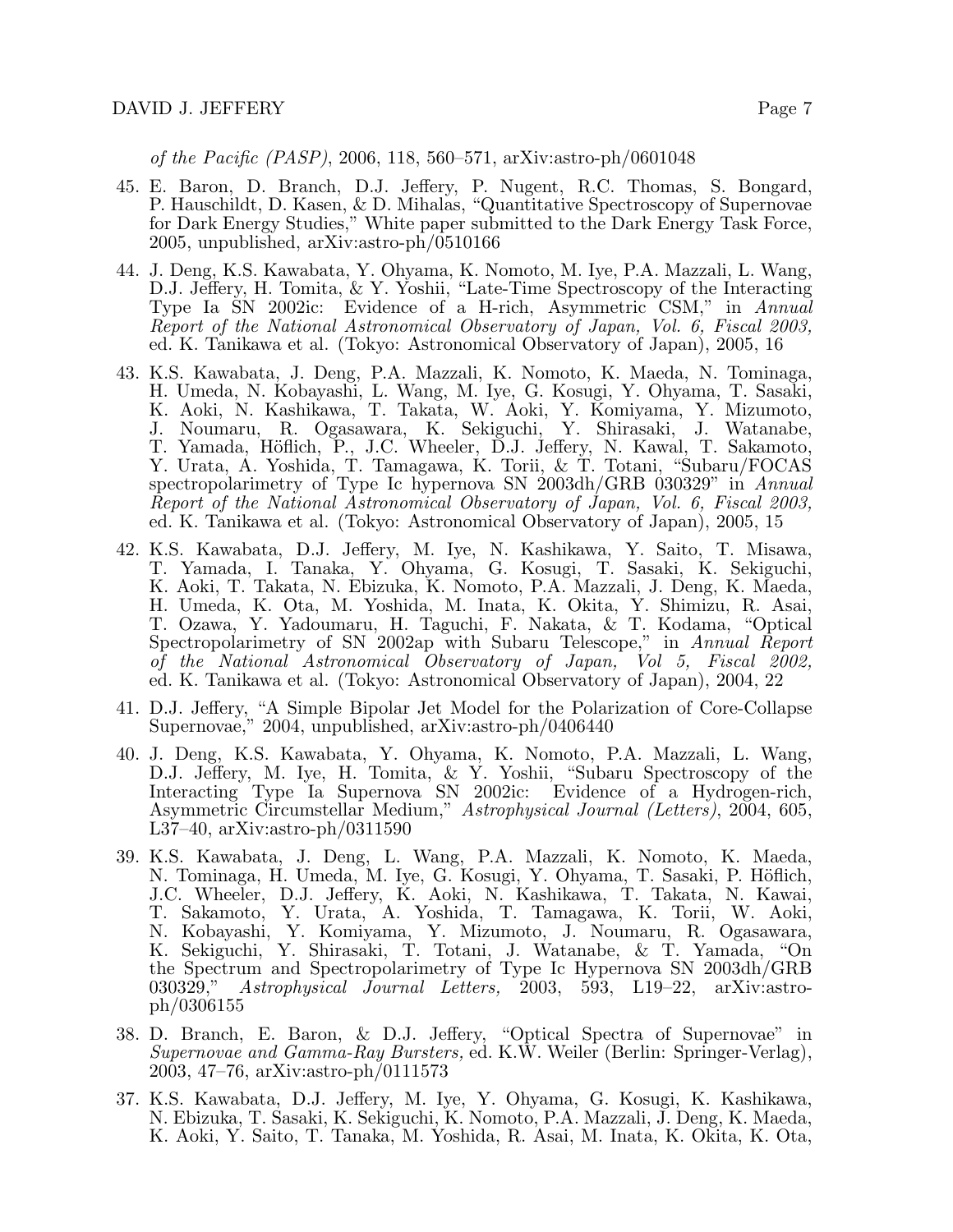T. Ozawa, Y. Shimizu, H. Taguchi, Y. Yadoumaru, T. Misawa, F. Nakata, T. Yamada, I. Tanaka, & T. Kodama, "Optical Spectropolarimetry of SN 2002ap: A High Velocity Asymmetric Explosion" in The Proceedings of the IAU 8th Asian-Pacific Regional Meeting, Volume II, ed. S. Ikeuchi, J. Hearnshaw, & T. Hanawa (Japan: Astronomical Society of Japan), 2002, 333-334

- 36. K.S. Kawabata, D.J. Jeffery, M. Iye, Y. Ohyama, G. Kosugi, K. Kashikawa, N. Ebizuka, T. Sasaki, K. Sekiguchi, K. Nomoto, P.A. Mazzali, J. Deng, K. Maeda, H. Umeda, K. Aoki, Y. Saito, T. Tanaka, M. Yoshida, R. Asai, M. Inata, K. Okita, K. Ota, T. Ozawa, Y. Shimizu, H. Taguchi, Y. Yadoumaru, T. Misawa, F. Nakata, T. Yamada, I. Tanaka, & T. Kodama, "Optical Spectropolarimetry of SN 2002ap: A High Velocity Asymmetric Explosion," Astrophysical Journal (Letters), 2002, 580, L39–42, arXiv:astro-ph/0205414
- 35. D. Branch, S. Benetti, D. Kasen, E. Baron, D.J. Jeffery, K. Hatano, R.A. Stathakis, A.V. Filippenko, T. Matheson, A. Pastorello, G. Altavilla, E. Cappellaro, L. Rizzi, M. Turatto, Weidong Li, D.C. Leonard, & J.C. Shields, "Direct Analysis of Spectra of Type Ib Supernovae," Astrophysical Journal, 2002, 566, 1005–1017, arXiv:astroph/0106367
- 34. D. Kasen, D. Branch, E. Baron, & D.J. Jeffery, "A Complete Analytic Inversion of Supernova Lines in the Sobolev Approximation," Astrophysical Journal, 2002, 565, 380-384, arXiv:astro-ph/0108403
- 33. D. Branch, D.J. Jeffery, M. Blaylock, & K. Hatano, "Supernova Resonance-Scattering Profiles in the Presence of External Illumination,<sup>"</sup> Publications of the Astronomical Society of the Pacific (PASP), 2000, 112, 217–223, arXiv:astroph/9911099
- 32. D.J. Jeffery, "Radioactive Decay Energy Deposition in Supernovae and the Exponential/Quasi-Exponential Behavior of Late-Time Supernova Light Curves," 1999, unpublished, arXiv:astro-ph/9907015
- 31. D.J. Jeffery, P.S. Krstić, W. Liu, D.R. Schultz, & P.C. Stancil, "Atomic and Molecular Physics and Data Activities for Astrophysics at Oak Ridge National Laboratory" in Proceedings of the NASA Laboratory Space Science Workshop, Harvard-Smithsonian Center for Astrophysics, 1998 April 1–3, Local Organizing Committee: W. H. Parkinson, Kate Kirby, & Peter L. Smith, 1998, p. 101
- 30. D.J. Jeffery, "A Grey Radiative Transfer Procedure for  $\gamma$ -ray Transfer in Supernovae," 1998, unpublished, arXiv:astro-ph/9811356
- 29. D.J. Jeffery, "A Grey  $\gamma$ -ray Transfer Procedure for Supernovae" in *Stellar* Evolution, Stellar Explosions, and Galactic Chemical Evolution: Proceedings of the 2nd Oak Ridge Symposium on Atomic & Nuclear Astrophysics, ed. A. Mezzacappa (Bristol: Institute of Physics Publishing), 1998, p. 687–691, arXiv:astroph/9802229
- 28. D.R. Schultz, P.S. Krstić, F.M. Ownby, F.W. Meyer, C.C. Havener, M.E. Bannister, W. Liu, D.J. Jeffery, & P.C. Stancil, "The ORNL Controlled Fusion Atomic Data Center" in NIST Special Publication 926, Poster Papers, International Conference on Atomic and Molecular Data and their Applications, ed. W. L. Wiese & P. J. Mohr, (Washington, DC: GPO) 1998, p. 65, online: http://physics.nist.gov/Divisions/Div842/Icamdata/index.html
- 27. W. Liu, D.J. Jeffery, & D.R. Schultz, "Ionization of Type Ia Supernovae: Electron Impact, Photon Impact, or Charge Transfer?," Astrophysical Journal, 1998, 494, 812–815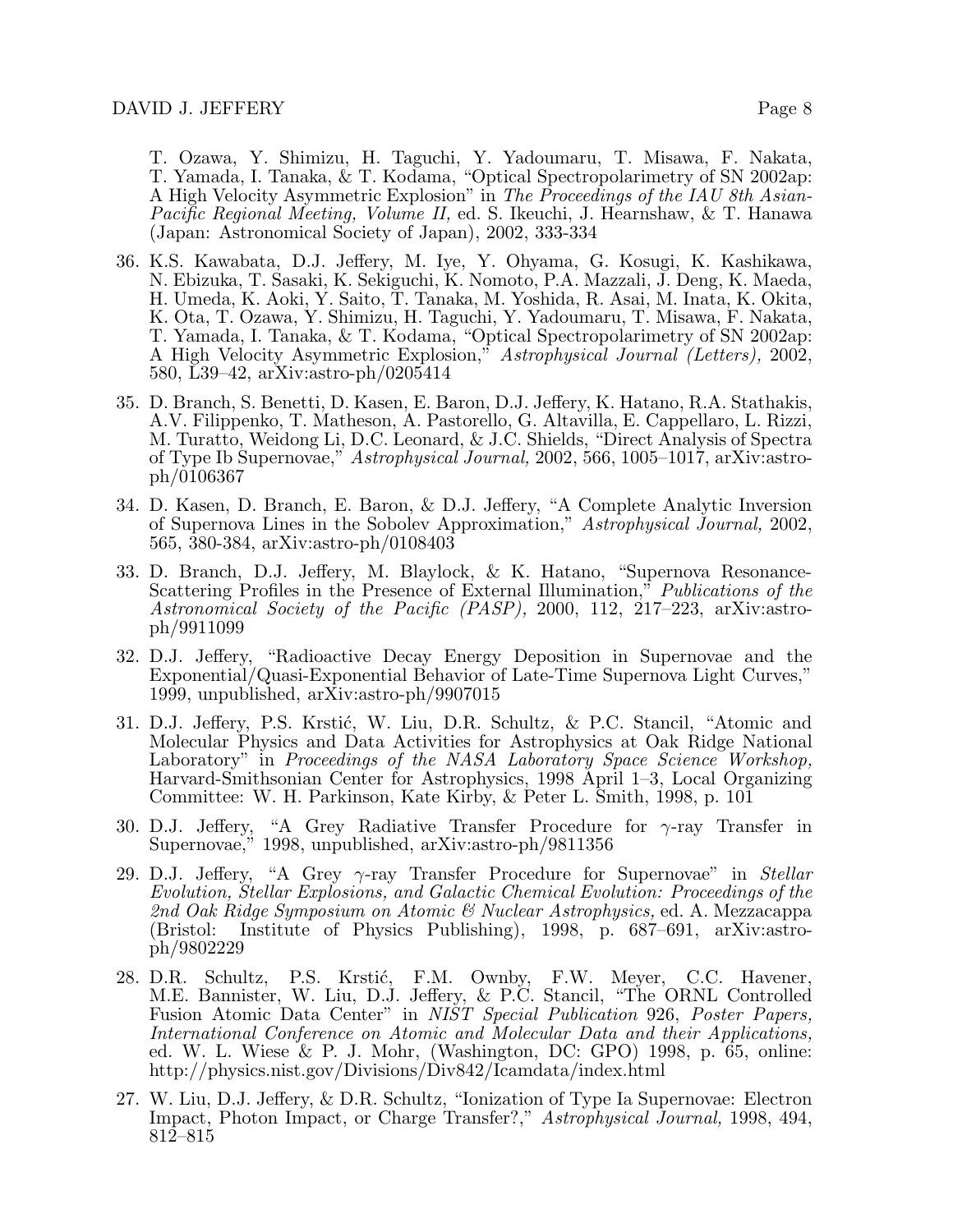- 26. W. Liu, D.J. Jeffery, D.R. Schultz, P. Quinet, J. Shaw, & M.S. Pindzola, "Emission from Cobalt in Type Ia Supernovae," Astrophysical Journal (Letters), 1997, 489, L141–143
- 25. W. Liu, D.J. Jeffery, & D.R. Schultz, "Nebular Spectra of the Unusual Type Ia Supernova 1991T," Astrophysical Journal (Letters), 1997, 486, L35–L38
- 24. W. Liu, D.J. Jeffery, & D.R. Schultz, "Nebular Spectra of Type Ia Supernovae," Astrophysical Journal (Letters), 1997, 483, L107-L110
- 23. D.J. Jeffery, "An Expansion Opacity Formalism for the Sobolev Method," Astronomy and Astrophysics, 1995, 299, 770–790
- 22. D.J. Jeffery, "The Sobolev Optical Depth for Time-Dependent Relativistic Systems," Astrophysical Journal, 1995, 440, 810–814
- 21. D.J. Jeffery, R.P. Kirshner, P.M. Challis, C.S.J. Pun, A.V. Filippenko, T. Matheson, D. Branch, R.A. Chevalier, C. Fransson, N. Panagia, R.V. Wagoner, J.C. Wheeler, & A. Clocchiatti, "An HST Ultraviolet Spectrum of SN 1993J," Astrophysical Journal (Letters), 1994, 421, L27–L30
- 20. P. Ruiz-Lapuente, D.J. Jeffery, P.M. Challis, A.V. Filippenko, R.P. Kirshner, L.C. Ho, B.P. Schmidt, F. Sánchez, & R. Canal, "A Possible Low-Mass Type Ia Supernova," Nature, 1993, 365, 728–730
- 19. P. Ruiz-Lapuente, D.J. Jeffery, P.M. Challis, & R. Canal, "Subluminous SNIa: Scenarios and Models" in *Proceedings of the 7th Workshop on Nuclear Astrophysics* (Ringberg Castle, Tegernsee, Germany), ed. W. Hillebrandt & E. Müller (Garching: Max-Planck-Institut für Astrophysik), 1993, p. 12–17
- 18. D.J. Jeffery, "The Relativistic Sobolev Method Applied to Homologously Expanding Atmospheres," Astrophysical Journal, 1993, 415, 734–749
- 17. R.P. Kirshner, D.J. Jeffery, B. Leibundgut, P.M. Challis, G. Sonneborn, M.M. Phillips, N.B. Suntzeff, R.C. Smith, P.F. Winkler, C. Winge, M. Hamuy, D.A. Hunter, K.C. Roth, J.C. Blades, D. Branch, R.A. Chevalier, C. Fransson, N. Panagia, R.V. Wagoner, J.C. Wheeler, & R.P. Harkness, "SN 1992A: Ultraviolet and Optical Studies Based on *HST*, *IUE*, and CTIO Observations," Astrophysical Journal, 1993, 415, 589–615
- 16. B.P. Schmidt, R.P. Kirshner, R. Schild, B. Leibundgut, D.J. Jeffery, S. Willner, R. Peletier, A.I. Zabludoff, M.M. Phillips, N.B. Suntzeff, M. Hamuy, L.A. Wells, R.C. Smith, J.A. Baldwin, W.G. Weller, M. Navarette, L. Gonzalez, A.V. Filippenko, J.C. Shields, C.C. Steidel, S. Perlmutter, C. Pennypacker, C.K. Smith, A.C. Porter, T.A. Boroson, R. Stathakis, R. Cannon, J. Peters, E. Horine, K.C. Freeman, D.S. Womble, R.P.S. Stone, L.A. Marschall, A.C. Phillips, A. Saha, & H.E. Bond, "Photometric and Spectroscopic A.C. Phillips, A. Saha, & H.E. Bond, Observations of SN 1990E in NGC 1035: Observational Constraints for Models of Type II Supernovae," Astronomical Journal, 1993, 105, 2236–2250
- 15. D.J. Jeffery, B. Leibundgut, R.P. Kirshner, S. Benetti, D. Branch, & G. Sonneborn, "Analysis of the Photospheric Epoch Spectra of Type Ia Supernovae SN 1990N and SN 1991T," Astrophysical Journal, 1992, 397, 304–328
- 14. D.J. Jeffery, "Catalog of SN 1987A Polarimetry Corrected for Interstellar Polarization," Astrophysical Journal Supplement Series, 1991, 77, 405–415
- 13. D.J. Jeffery, D. Branch, A.V. Filippenko, & K. Nomoto, "The Near Maximum-Light Spectrum of the Type Ic Supernova 1987M," Astrophysical Journal (Letters), 1991, 377, L89–L92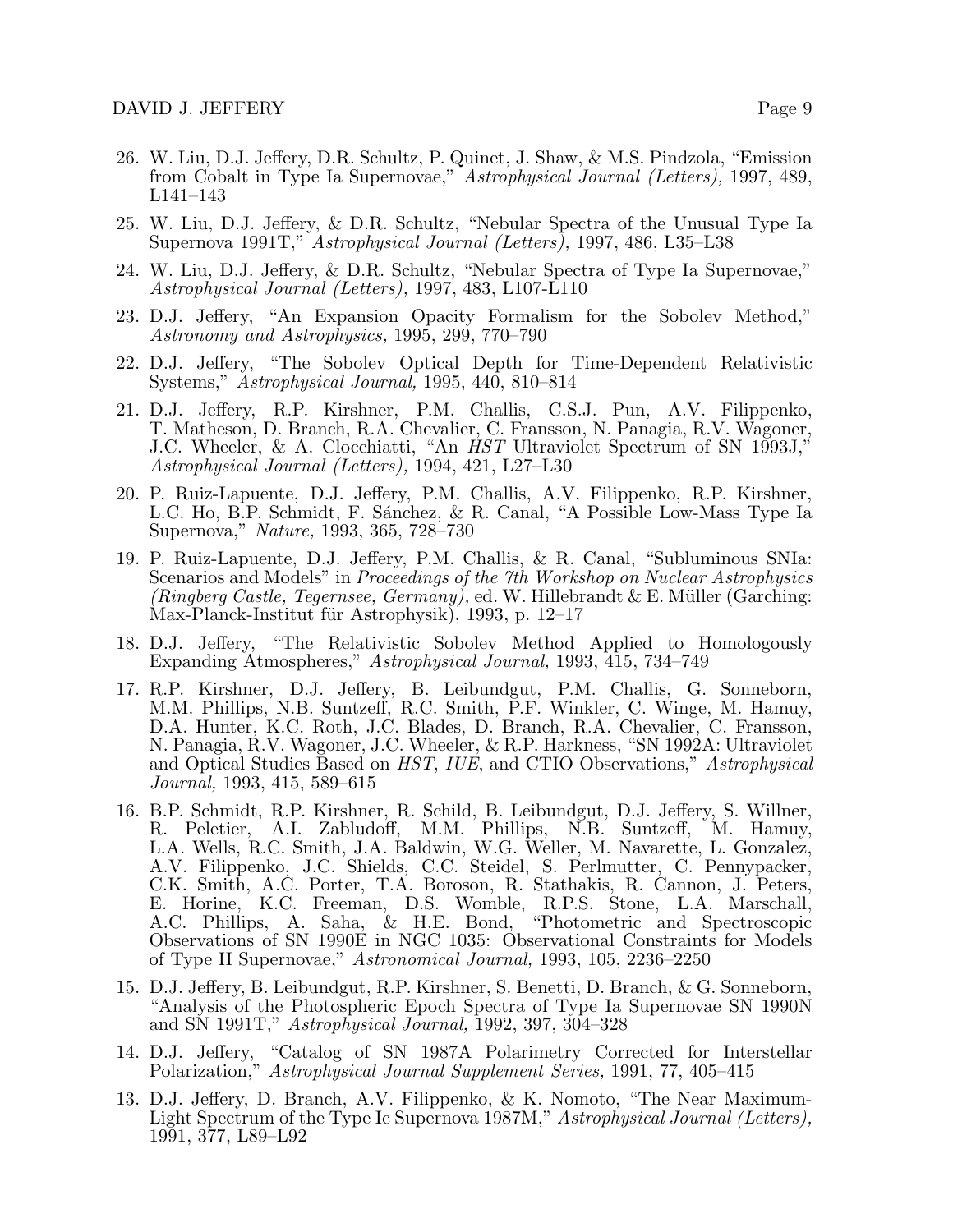- 12. D.J. Jeffery, "Analysis of SN 1987A Polarimetry," Astrophysical Journal, 1991, 375, 264–287
- 11. D.J. Jeffery, "Analysis of SN 1987A Polarimetry" in ESO/EIPC Workshop:  $SN$  1987A and other Supernovae, ed. I. J. Danziger & K. Kjär (Garching: European Southern Observatory), 1991, p. 257–263
- 10. D. Branch, A.W.A. Pauldrach, J. Puls, D.J. Jeffery, & R.P. Kudritzki, "NLTE Modeling of a Type Ia Supernova at Maximum Light" in *ESO/EIPC Workshop:*  $SN 1987A$  and other Supernovae, ed. I. J. Danziger & K. Kjär (Garching: European Southern Observatory), 1991, p. 437–445
- 9. D.J. Jeffery, & D. Branch, "Analysis of Supernova Spectra" in Jerusalem Winter School for Theoretical Physics, Vol. 6, Supernovae, ed. J.C. Wheeler, T. Piran, & S. Weinberg (Singapore: World Scientific), 1990, p. 149–247
- 8. D.J. Jeffery, "The Sobolev-P Method. III. The Sobolev-P Method Generalized for Three-Dimensional Systems," Astrophysical Journal, 1990, 352, 267–278
- 7. D.J. Jeffery, "The Sobolev-P Method: A Generalization of the Sobolev Method for the Treatment of the Polarization State of Radiation and the Polarizing Effect of Resonance Line Scattering," Astrophysical Journal Supplement Series, 1989, 71, 951–981
- 6. D.J. Jeffery, "Astronomer's Sonnet," Irish Astronomical Journal, 1989, 19, 88
- 5. D. Branch, W. Drucker, & D.J. Jeffery, "Differences Among Expansion Velocities of Type I Supernovae," Astrophysical Journal (Letters), 1988, 330, L117–L118
- 4. D.J. Jeffery, "Supernova Polarization Spectra Calculated Using the Sobolev-H Method," Ph.D. Thesis, McMaster University, 1988
- 3. D.J. Jeffery, "The Polarization Spectrum of Supernova 1987a Interpreted in Terms of Shape Asymmetry," Nature 1987, 329, 419–421
- 2. D.J. Jeffery, & P.G. Sutherland, "Deflagration of White Dwarfs as a Model for Type I Supernovae" Astrophysics and Space Science, 1985, 109, 277–285
- 1. D.J. Jeffery, "Deflagrating White Dwarf Models for Type I Supernovae," M.Sc. Thesis, McMaster University, 1983

# RESEARCH INTERESTS AND RESEARCH PROJECTS FOR THE FUTURE AND FOR STUDENTS:

At the outset, I need to state that I have been largely research inactive since 2007 due, among other things, to heavy teaching loads, courseware projects, and employment changes. I can foresee returning to research when time and motivation allow.

The courseware projects have been my main creative work since circa 2007. These projects are detailed in my section TEACHING EXPERIENCE AND INTERESTS. However, I will comment here that I have devoted considerable time to developing online lectures (which are the equivalent of textbooks) for introductory astronomy,

http://www.nhn.ou.edu/~jeffery/astro/astlec/lecture.html,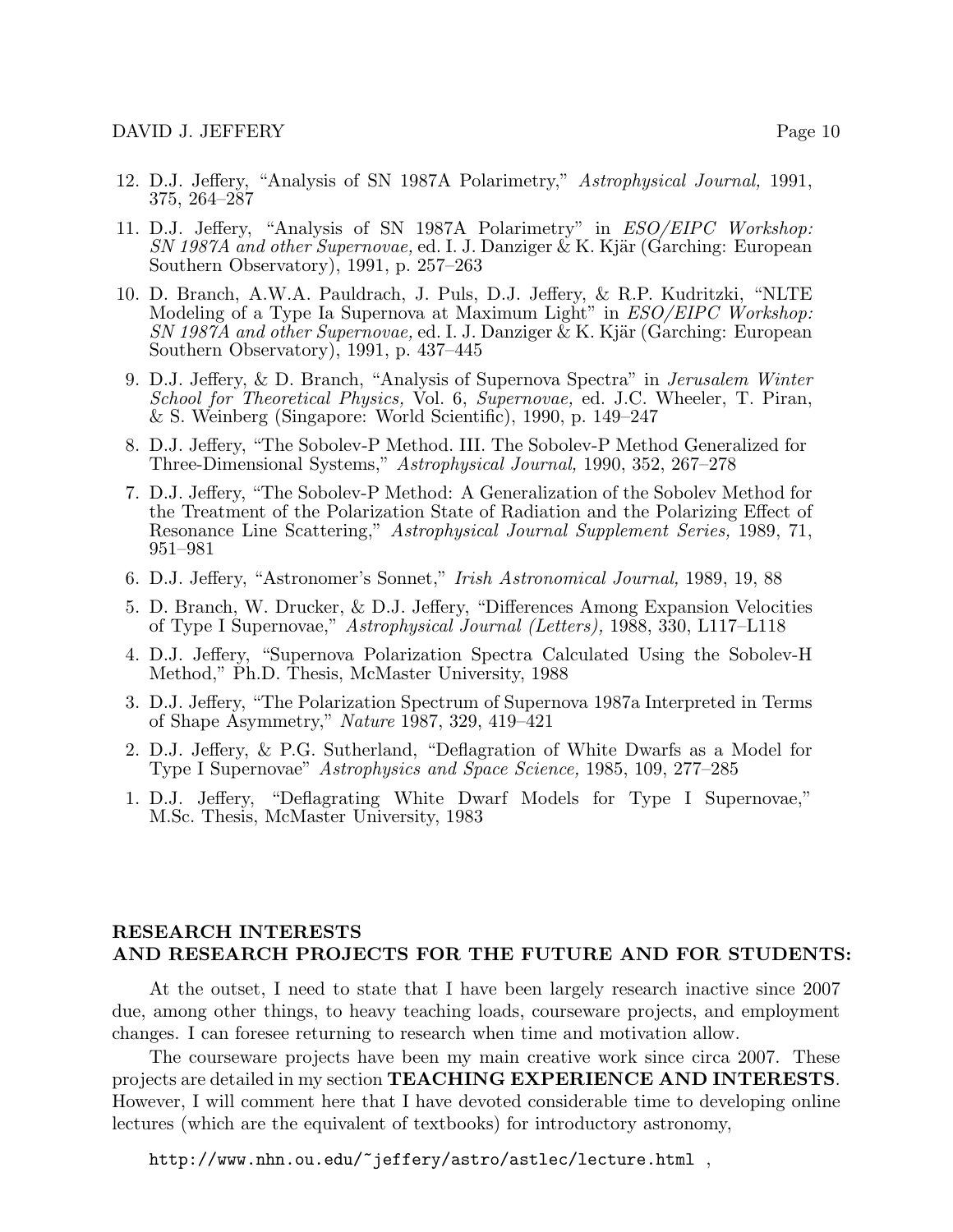calculus-based introductory physics,

```
http://www.nhn.ou.edu/~jeffery/course/c_intro/introl/000.html ,
```
and introductory quantum mechanics,

http://nhn.nhn.ou.edu/~jeffery/course/c\_quantum/sqm/000\_a.html .

Work on these projects perhaps others will continue. At present, the work largely goes into abeyance when I am not actually teaching the courses they support. There are projects within the projects for undergraduate students.

The following subsections introduce my main research areas (§ 1), discuss projects for future research and for students  $(\S 2)$ , and give a last word  $(\S 3)$ .

### 1. Research Areas

My primary research interests are in the theoretical study of supernovae (SNe), particularly through radiative transfer analysis work and in the development of radiative transfer techniques mainly to support the aforesaid analysis work. Since almost all that we know about SNe (and all other extra-solar-system objects) must be determined from the electromagnetic radiation they emit, the importance of radiative transfer analysis and radiative transfer techniques is manifest.

A brief introduction to SNe is that they are the powerful explosions of stars and they are of considerable astrophysical importance. They are among the brightest astrophysical objects and, unlike most observable astrophysical objects, they evolve rapidly in time and this evolution can be detected over time scales as short as hours or, in the special case of neutrino emission, seconds. The physics of SN explosions is of intrinsic interest and is also of interest in understanding material properties under extreme conditions. All types of SNe eject into the interstellar medium heavy elements (carbon and above) synthesized in the explosion or from pre-explosion evolution. The element yield from SNe drives most of the heavy element evolution of the universe. Rocky planets, like Earth, and life as we know it would probably not be possible without the heavy elements from SNe. The impact of supernova ejecta on the interstellar medium is also important and, especially from core-collapse SNe, is important in the creation and dispersal of star-forming regions. Non-core-collapse SNe, Type Ia SNe or SNe Ia, are of great importance in the determination of the cosmological parameters.

#### 2. Research Projects for the Future and for Students

I would like to return to active reseach in the future. A general direction would be in the development of radiative transfer techniques in particular in of Monte Carlo radiative transfer. Monte Carlo radiative transfer has been important ever since invented in the 1940s. However, it seems likely to become ever more important with the increasing power of massively parallel computers. Monte Carlo radiative transfer is effectively infinitely parallelizable because each photon packet (which represents a large number of photons, but transfers like a single one) can be treated in parallel with all the others. Monte Carlo radiative transfer can be done with great physical realism in radiation interaction processes and easily extends to multi-dimensional radiative transfer. It seems likely to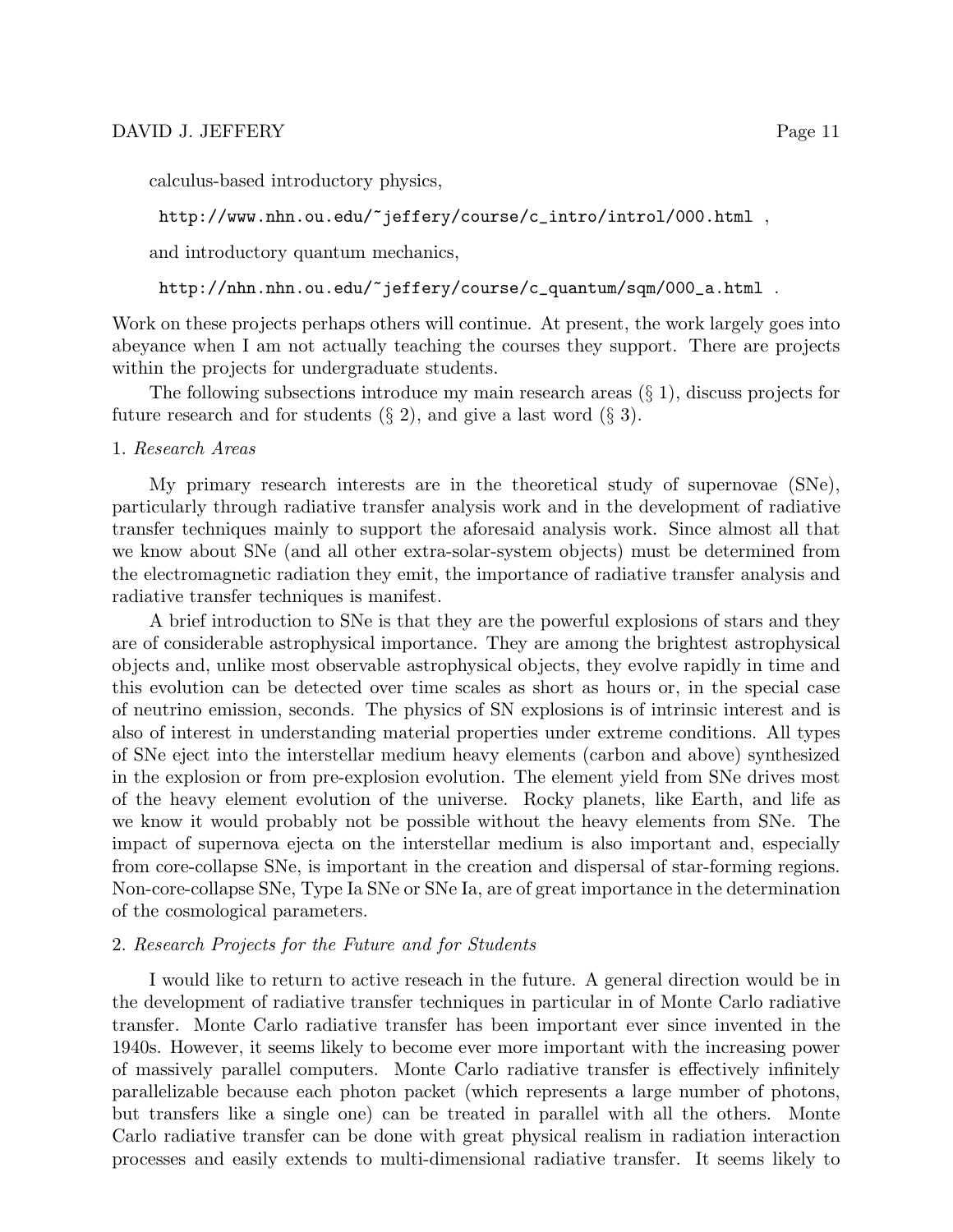me that Monte Carlo radiative transfer will become the dominant technique for radiative transfer in multi-dimensional systems in the future.

There would be many projects for students in the development and application of Monte Carlo radiative transfer codes. Given the importance of Monte Carlo techniques and computational methods in general, such work would very good for students interested that kind of work. The use or further development of open-source codes could also happen. Students could take the lead in particular projects as appropriate.

I do not at present envisage developing a large code for detailed state-of-art radiative transfer. Already existing codes such as difference-equation code PHOENIX (Hauschildt & Baron 1999, and references therein; Baron & Hauschildt 2004, and references therein) and the Monte Carlo code SEDONA (Kasen et al. 2006) have too great a lead to be challenged by me even with significant student assistance. I envisage developing small codes that can be used to test new Monte Carlo techniques and investigate particular problems in radiative transfer.

I have played around with toy Monte Carlo codes in the past. However, there would be a large learning curve for me to become proficient and generate publishable work.

A particular project which I plan to undertake at some time is to write a review of the formalism of the Sobolev method of radiative transfer (e.g., Rybicki & Hummer 1978; Mihalas 1978, p. 471ff). The Sobolev method is a radiative transfer technique that can be used in moving atmospheres with steep velocity gradients. It is an approximate technique and some of its limitations are probably not eradicable in any useful way. But on the other hand, it is a simple technique to code, it is quite accurate in some cases, and it gives great insight into how radiative transfer events actual happen and this insight is useful working with other radiative transfer methods. I have made contributions to Sobolev method technique (Jeffery 1988, 1989, 1990, 1993, 1995a, 1995b) and written a partial review of the formalism (Jeffery & Branch 1990) and believe I am well qualified to write a fuller review. It may be that no more significant extensions to the Sobolev method can be developed since other techniques (difference equation and Monte Carlo radiative transfer techniques) are probably already better for any extensions that can be imagined. On other hand, the Sobolev method is still very useful for certain applications. A review of general Sobolev method formalism may a good capstone for the history of its evolution.

For the Sobolev method review, it would be very useful to develop a new general Sobolev radiative transfer code. The code would provide demonstration calculations for a wide range of cases where the Sobolev method can be applied. The Sobolev code that I developed myself and used in past work (e.g., Jeffery et al. 1992; Kirshner et al. 1993) is designed only for supernovae in the photospheric epoch and is too inflexible and kludgy to generalize. The new Sobolev code I envisage would be useful for many kinds of moving atmospheres including the nebular epoch of supernovae and asymmetric atmospheres. The code will be written from scratch in fortran 95 (or a more advanced fortran version) and would be available for public distribution.

I believe that there are many projects for students in the development and use of the new Sobolev method code: e.g., writing subroutines, validating the code, running example calculations, and, perhaps, taking the lead in writing the code.

Aside from original research, I also have educational projects in which student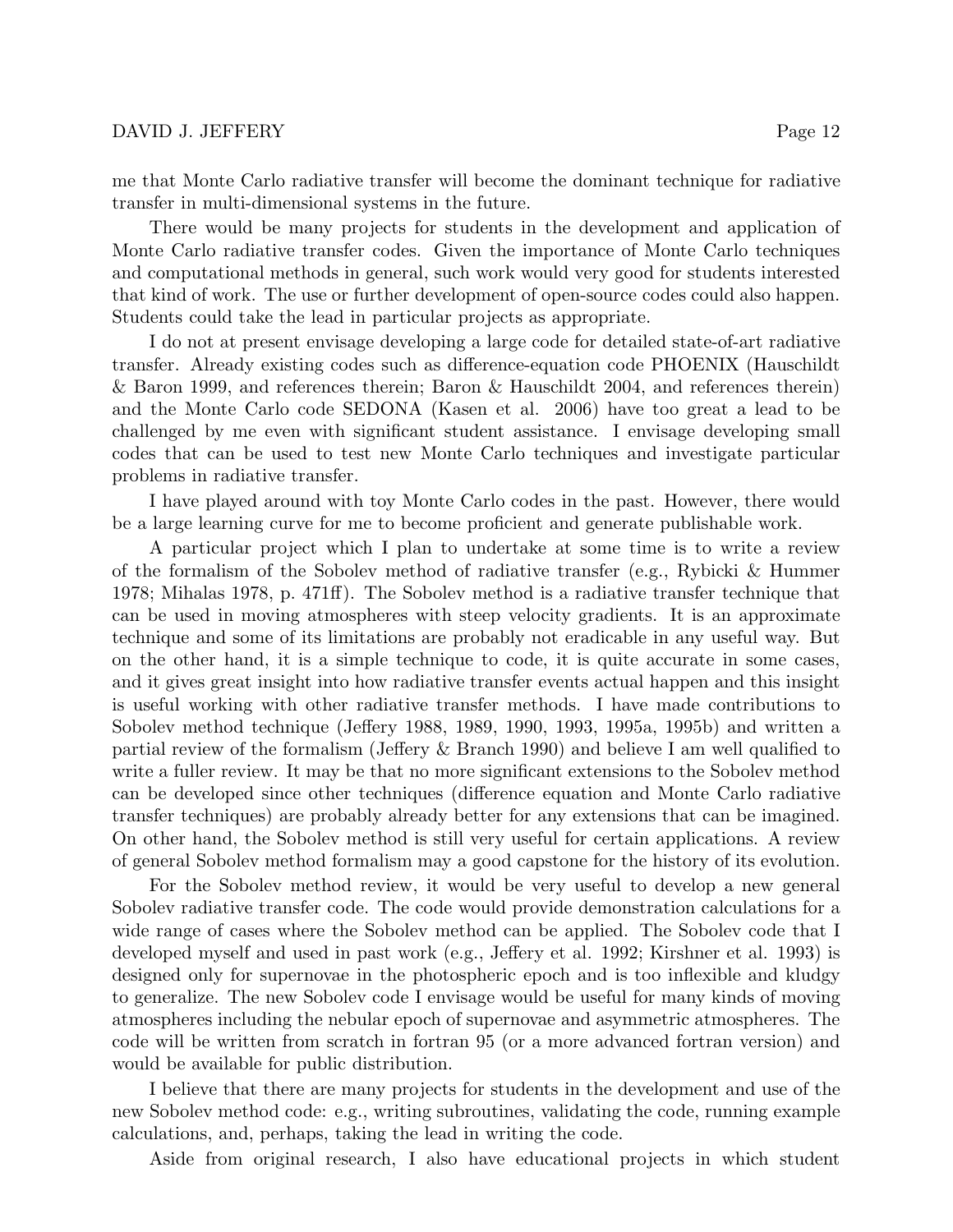participation would be useful. Students could help the continuing development of the online lectures I am working on (see the opening remarks above and other projects discussed in my TEACHING EXPERIENCE AND INTERESTS below). Student participation could include finding or creating images, researching aspects, and writing text, questions, and classroom activities.

The research plans outlined above would greatly benefit from student participation. I foresee many projects and sub-projects for students. In particular, since Monte Carlo codes have wide applications in astrophysics and other areas, student experience developing and using such codes should be very valuable. I expect students to produce reports and, perhaps, publishable papers.

### 3. Last Word

My long term plan is to continue working on courseware development and return to research in astrophysics if circumstances allow that. Besides supernovae and radiative transfer, I am interested in broadening my research into other areas of astrophysics and science.

### RESEARCH EXPERIENCE:

I obtained my M.Sc. and Ph.D. degrees in theoretical astrophysics under the supervision of Peter G. Sutherland at McMaster University in the period 1981–1988. My M.Sc. thesis (Jeffery 1983) was on deflagrating white dwarfs as models for Type Ia supernovae (SNe Ia). (Supernovae [SNe] come in types Ia, Ib, Ic, Ic hypernova, II, and other types and subtypes.) Parameterized one-dimensional hydrodynamic calculations were done of deflagration wave propagation. The results were published in the paper of Jeffery & Sutherland (1985).

For my Ph.D. thesis (Jeffery 1988), I developed a procedure for analyzing polarimetric data obtained from supernovae. This procedure was specifically intended to be used for the study of supernova asymmetry. The novel ingredient in the analysis procedure is the use of the Sobolev-P method. The Sobolev-P method is a generalization of the Sobolev method of radiative transfer that I developed in order to treat polarized radiative transfer in both lines and continuum. The Sobolev-P method has been developed for general axisymmetric systems (Jeffery 1989) and for three-dimensional systems (Jeffery 1990). I have done several analyses of the SN 1987A polarimetric data using the Sobolev-P method (Jeffery 1987, 1988, 1989, 1991a, 1991b). As an aid for further analyses, I prepared a catalog of the SN 1987A polarimetric data corrected for interstellar polarization (Jeffery 1991c). The Sobolev-P method is now probably outdated by Monte Carlo polarized radiative transfer, but it was useful in the time it was developed.

While working at the University of Oklahoma in the period 1988–1991, at first as a postdoctoral research associate with David Branch and later in other capacities, I participated in several collaborative projects. David Branch, W. Drucker, and I wrote a small paper analyzing the Si II line velocities of SNe Ia (Branch, Drucker, & Jeffery 1988). David Branch and I wrote a paper on supernova spectrum analysis technique (using Sobolev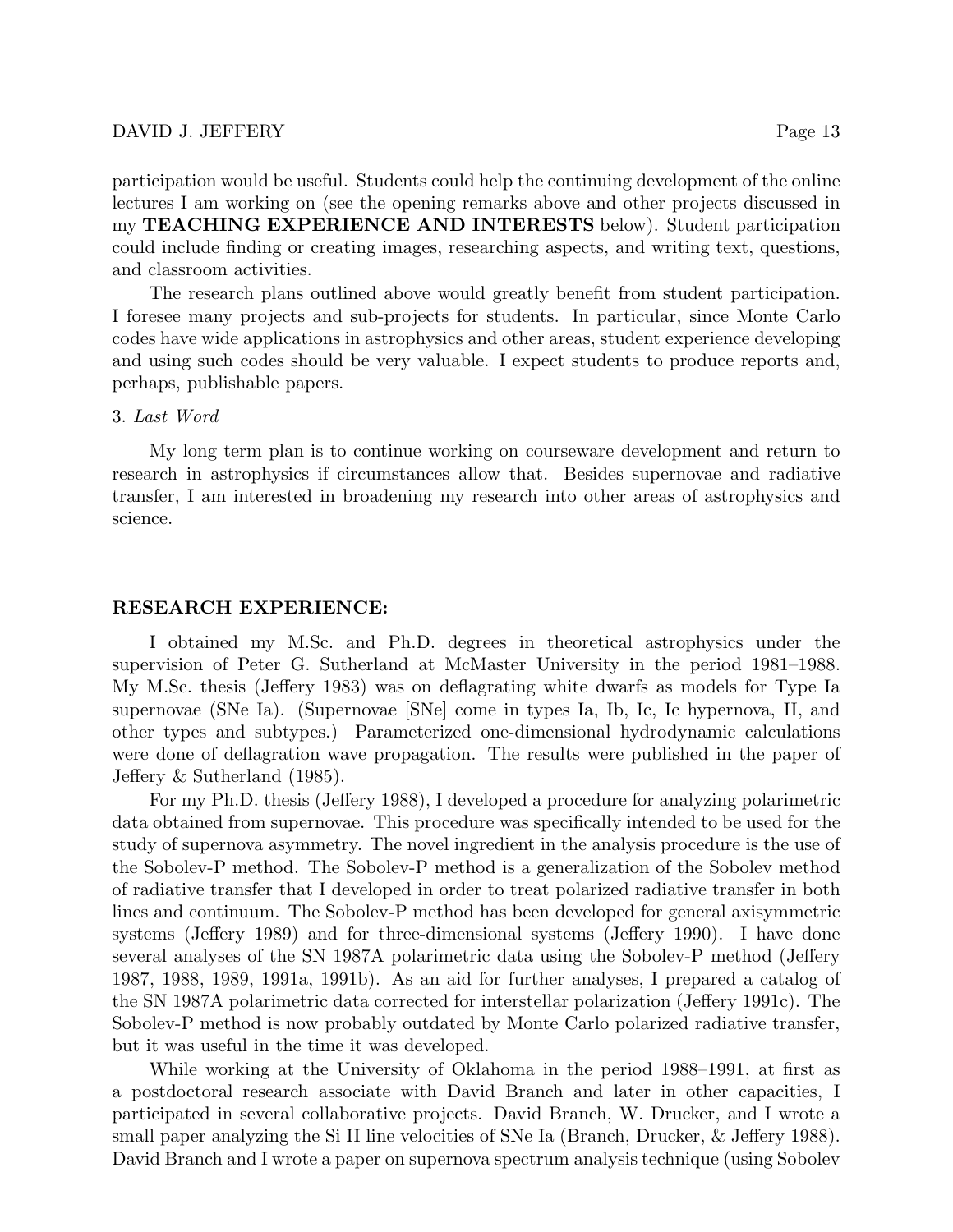method radiative transfer) that includes an analysis of the optical spectra of SN 1987A (Jeffery & Branch 1990). I participated in a collaboration headed by R.P. Kudritzki of the Institut für Astronomie und Astrophysik of the University of Munich and David Branch that applied NLTE radiative transfer techniques developed in Munich to the study of SNe Ia (Branch et al. 1991). For the period from 1988 September to 1989 July, I was a visiting researcher at University of Munich, where I developed a software package for updating the large files of atomic data needed for NLTE calculations. David Branch and I also collaborated with A.V. Filippenko and K. Nomoto on an analysis of a spectrum of SN 1987M, a Type Ic supernova (Jeffery et al. 1991).

From 1991 June to 1993 August, I was a postdoctoral research associate at the Harvard-Smithsonian Center for Astrophysics with Prof. R.P. Kirshner. There I primarily worked on parameterized LTE analyses of supernova spectra (Jeffery et al. 1992, 1994; Kirshner et al. 1993). I also collaborated on the NLTE analysis of the nebular spectra of the peculiar SN Ia SN 1991bg (Ruiz-Lapuente et al. 1993) and applied the relativistic Sobolev method of Hutsem $\acute{\text{e}}$ kers  $\&$  Surdej (1990) to homologously expanding atmospheres which include supernova atmospheres (Jeffery 1993).

In the period 1993 September to 1994 April, I was a visiting researcher with Peter G. Sutherland at McMaster University. While there, I worked principally on radiative transfer techniques. The major project was to develop an expansion opacity formalism for Sobolev method calculations (Jeffery 1995b). The second project was to improve the relativistic Sobolev method by including time-dependent effects in the optical depth formula (Jeffery 1995a). These projects were undertaken to improve supernova spectrum calculations, but the results should have a wider application in astrophysical radiative transfer.

From 1994 April to 1995 June, I held a fellowship from the Spanish Ministerio de Educación y Ciencia in the Dept. d'Astonomia i Meteorologia of the University of Barcelona. While in Barcelona, I completed the two projects I had begun at McMaster University.

From 1995 August to 1996 August, I was a visiting assistant professor of astronomy at Vanderbilt University. While there, I taught a history of astronomy course (in fall, spring, and summer semesters), worked on a set of written lectures on the history of astronomy, and aided one of the graduate students on a project to calculate the polarized emission from the dusty environment around young stellar objects using a Monte Carlo code.

From 1996 October to 1998 July, I was a postdoctoral research associate at Oak Ridge National Laboratory (ORNL) where I was part of the ORNL Program in Atomic and Molecular Astrophysics. In the first year of this appointment, I worked primarily on the analysis of nebular SN Ia spectra in collaboration with Weihong Liu and my supervisor David Schultz (director of the Controlled Fusion Atomic Data Center and group leader of Atomic Physics Theory). The work was published in the papers of Liu et al. (1997a,b,c, 1998). In this work we attempted to use the then best available evaluated atomic data. Sub-Chandrasekhar mass white dwarf explosion models for SNe Ia were favored by our analysis. Currently, Chandrasekhar mass white dwarf explosion models are strongly favored. In the second year of my appointment, I developed a simple  $\gamma$ -ray transport procedure for supernovae (Jeffery 1998a,b). I also worked on on relativistic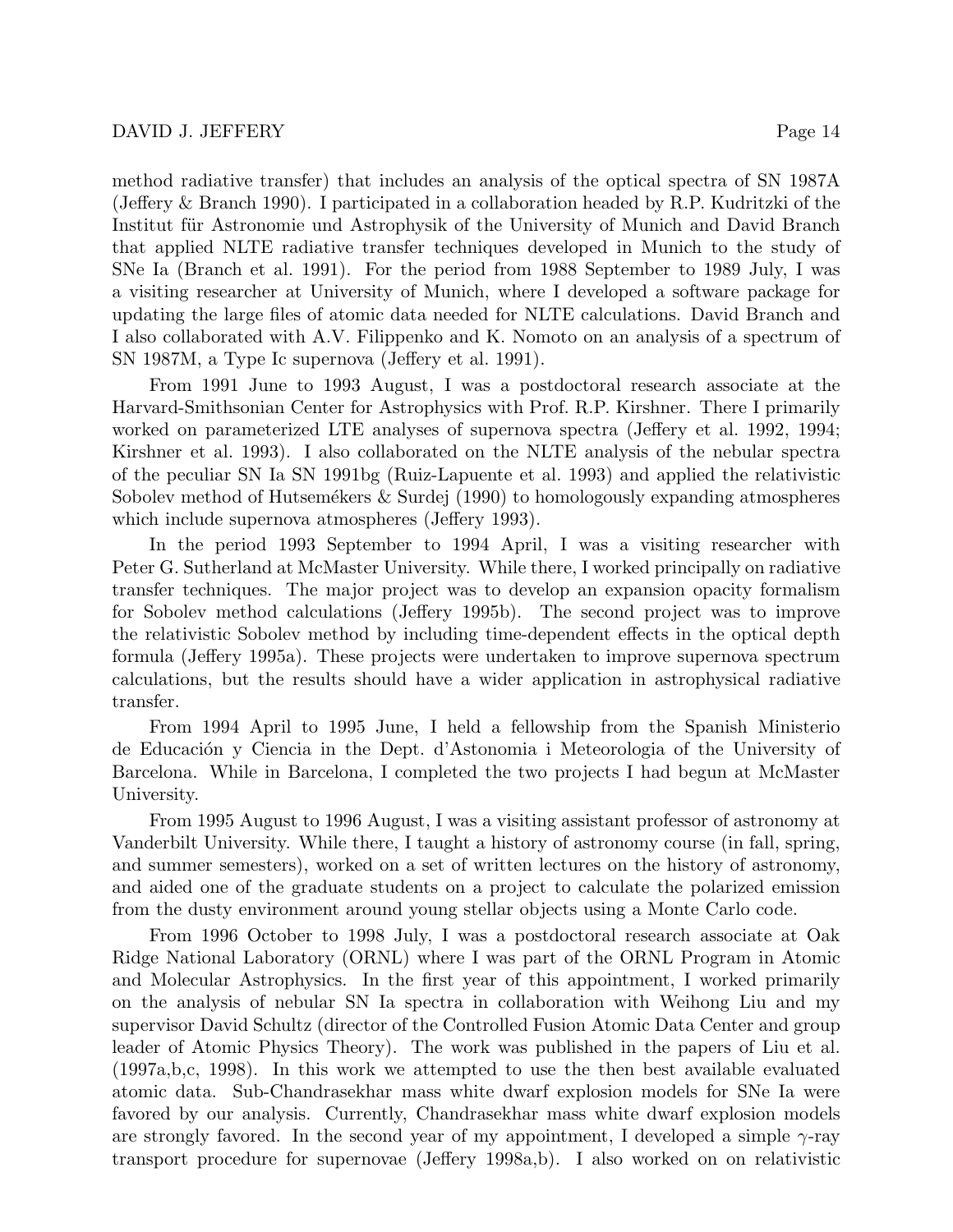http://www.nhn.ou.edu/~jeffery/astro/sne/spectra/spectra.html .

Further development of SUSPEND was undertaken at the University of Oklahoma in 2005– 2007 (see below).

In the period 1998 August to 1999 June, I was a visiting assistant professor in the Physics & Astronomy Department of the University of Nevada, Las Vegas. While there, I completed an unpublished paper presenting in detail a simple analytical theory of radioactive decay energy deposition and its connection to the exponential/quasiexponential behavior of late-time supernova light curves (Jeffery 1999). The theory is not original to me—it had been known to the experts in the field for 20 or so years. But being not aware of any detailed presentation anywhere, I thought it useful to provide one. The paper has turned out to be modestly useful and has collected 17 citations (12 in refereed publications) through 2013.

From 1999 August to 2000 May, I was a visiting assistant professor in the Department of Physics & Astronomy of Middle Tennessee State University in Murfreesboro. While there, I collaborated on a paper giving a simple theory of line formation in a supernova atmosphere illuminated from above by radiation from circumstellar interaction (Branch et al. 2000).

After a year as visiting professor in the Department of Physics at the Idaho State University (2000 August–2001 May) (where no research work was done), I spent a month as a visitor at the University of Oklahoma in the summer of 2001 (June 17–July 14). There I began work on a bipolar jet model for supernova polarization and was a minor collaborator on the analysis of SN Ib spectra (Branch et al. 2002) and on a paper on the analytic inversion of supernova lines in the Sobolev approximation (Kasen et al. 2002).

In the 2001 fall, I became a visiting assistant professor in the Physics Department of New Mexico Tech (NMT) in Socorro, New Mexico. At this institution I collaborated on a review paper on supernova spectra (Branch et al. 2003) and continued to develop the bipolar jet model. The bipolar jet model in a limited sense was used in the analysis of the peculiar SN Ic hypernova SN 2002ap (Kawabata, Jeffery et al. 2002, 2003b). I helped out on the analysis of spectra and spectropolarimetery of SN Ic hypernova SN 2003dh (Kawabata et al. 2003a) which was an extremely important supernova in that established unequivocally the connection of gamma-ray bursts and supernovae (e.g., Matheson et al. 2003). Also, at NMT I worked on started working on Monte Carlo radiative transfer.

From 2003 August to 2004 May, I was a visiting assistant professor at University of Nevada, Las Vegas for the second time. While there I continued to work on the bipolar jet model and completed an unpublished paper on it (Jeffery 2004). I had no money for page charges, and so the paper was never submitted to a journal. The bipolar jet model has not attracted much interest: there has been only one citation through 2013. I also aided on the analysis of the peculiar SN Ia SN 2002ic which showed an interaction with a hydrogen-rich wind (Deng et al. 2004).

From 2004 August to 2005 May, I was a lecturer in physics and astronomy at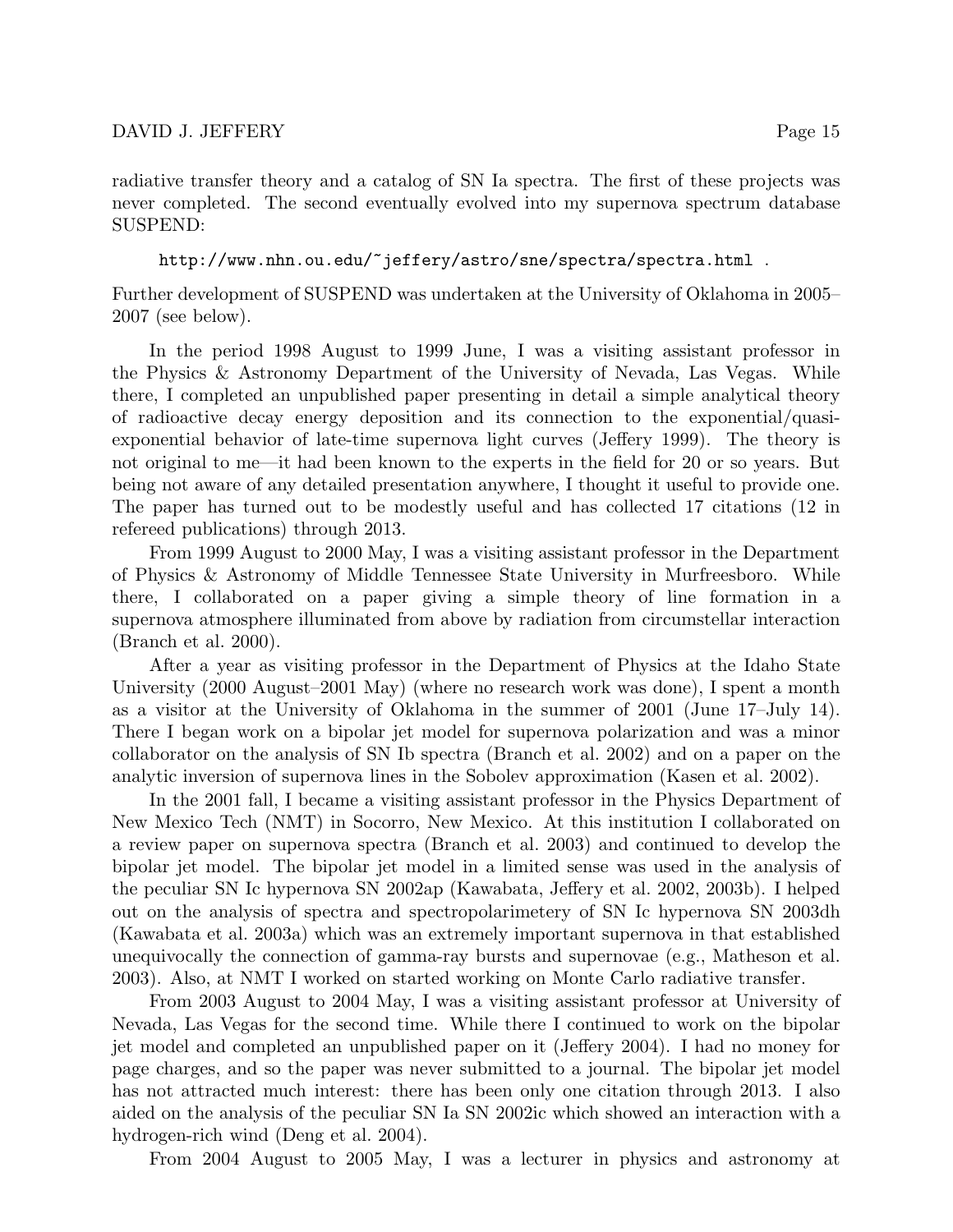For the period 2005 August to 2007 May, I was at the University of Oklahoma (OU) working as postdoctoral research associate with Professors Eddie Baron and David Branch. During this time I worked on various projects. The main projects in which I took the lead were on Monte Carlo radiative transfer techniques, local normalization and DIFF techniques, development of my supernova spectrum database SUSPEND

# (see http://www.nhn.ou.edu/~jeffery/astro/sne/spectra/spectra.html),

and a project on the analysis of the peculiar SN Ia SN 2003fg.

The main Monte Carlo work was the development of an accelerated Monte Carlo radiative transfer method that I called giant steps. Giant steps was being developed in collaboration with Poalo Mazzali and Eddie Baron (Jeffery & Mazzali 2007). The giant steps work was interrupted by learning that a similar accelerated Monte Carlo method had been developed long ago by Fleck & Canfield (1984). The method of Fleck & Canfield seems to have been relatively unknown in astrophysical radiative transfer until circa 2009 (e.g., Min et al. 2009). Whether giant steps will ever be further developed depends on whether it offers some advantage over the method of Fleck & Canfield. In fact, even before learning of the method of Fleck & Canfield, I had already grown dissatisfied with giant steps. It seemed that there is no useful way to generalize it beyond static atmospheres. Since my own radiative transfer interests are in moving atmospheres, this limitation is severe for me. I became interested in the idea of solving radiative transfer by Monte Carlo in cells and then combining the cell solutions for a global solution. This cell idea seems to be valid for general atmospheres. However, I have not returned to the cell idea since circa 2007. If I return to research on Monte Carlo radiative tranfer, I would like to see if the cell idea can be developed.

Other Monte Carlo work was on energy deposition estimators in Monte Carlo radiative transfer and, in collaboration with Eddie Baron, on the solution of the NLTE rate equations using a Monte Carlo method. A good deal of the former project was completed and I may finish it someday. The latter project turned out to be rather unprofitable and may never be completed.

The work on local normalization, DIFF techniques, and SUSPEND was intended to lead to a statistical study of supernova spectra both observed and synthetic. The local normalization procedure essentially removes the continuum behavior by flattening the spectra. The DIFF techniques are goodness-of-fit tests for comparing locally normalized spectra. This work is reported on by Jeffery et al. (2007). A DIFF package containing programs for local normalization and the DIFF was under development, but perhaps will not be completed. The original and locally normalized spectra for many well observed SNe Ia and hydrogen-deficient supernovae (SNe IIb, Ib, Ic, and Ic hypernova) have been archived in SUSPEND.

The analysis of the peculiar SN Ia SN 2003fg is reported in Jeffery, Branch, & Baron (2006). This SN Ia, first observed and analyzed by Howell et al. (2006), was the intrinsically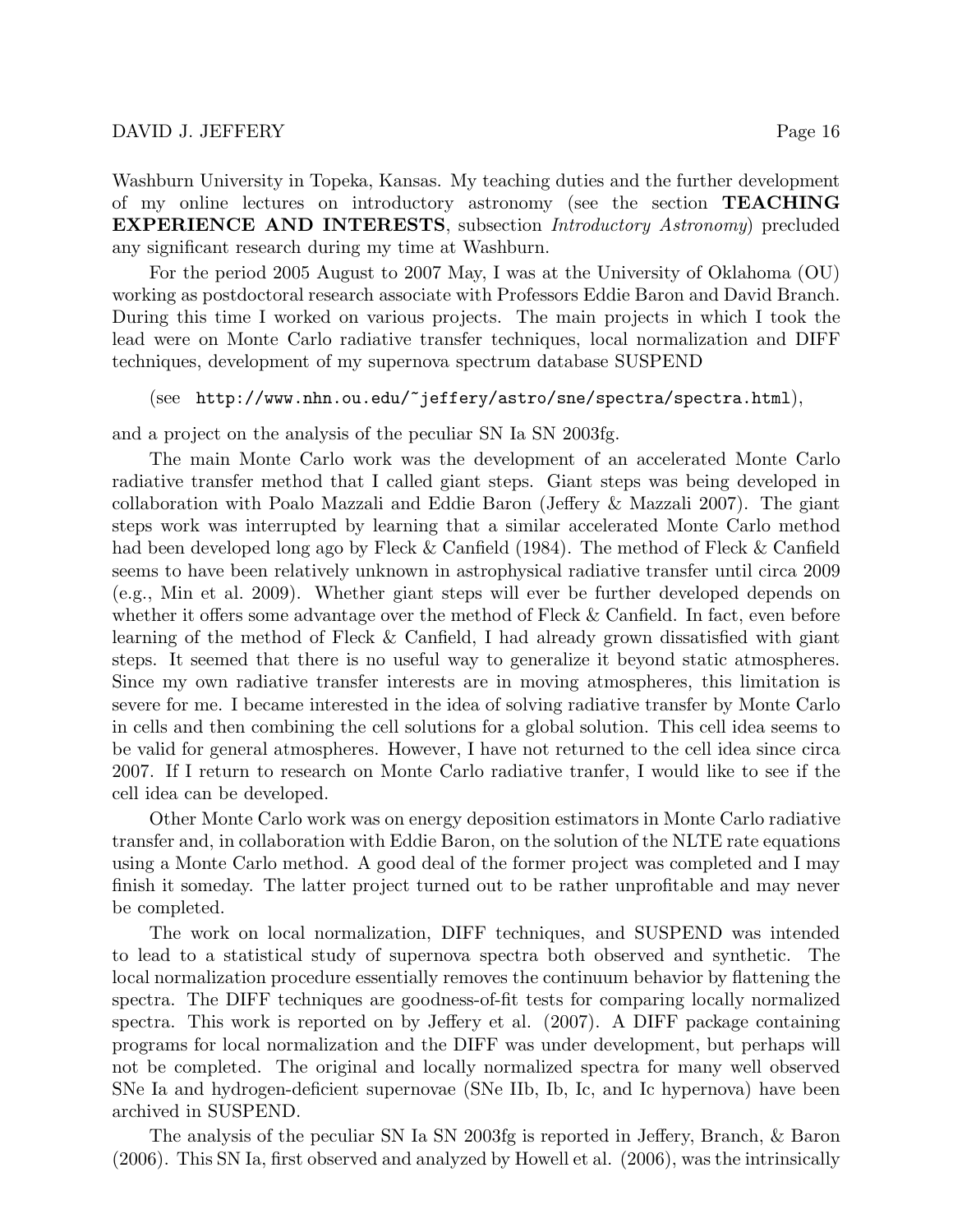brightest SN Ia observed up to that time and was probably the most massive up to that time as well. (Brighter and more massive ones not recognized as such at least with confidence may have been observed before, of course.) The analysis done by Jeffery et al. confirmed the result of Howell et al. that SN 2003fg was probably the most massive SN Ia observed at that time and that its mass may have been about 2 solar masses. Most SNe Ia probably have masses of about 1.4 solar masses which is called the Chandrasekhar mass: larger SNe Ia are super-Chandrasekhar. SN 2003fg was first SN Ia with strong evidence that it was super-Chandrasekhar. The large mass of SN 2003fg is a challenge to the modeling of SN Ia progenitors and explosions. It may be that SN 2003fg will be a key to understanding SNe Ia. On the other hand, it may be just an extremely odd SN Ia with few implications for SN Ia studies. Further work will have to tell. The paper of Jeffery et al. was eventually rejected for publication, but the authors believe that there is nothing wrong with the paper. It is a paper whose major interest lies in its details rather than its conclusions. It have been cited for details by later papers (e.g., Maeda & Iwamoto 2009; Scalzo et al. 2010) and 14 citations (12 in refereed publications) through 2013.

While at OU, I also helped out with projects with David Branch on supernova spectrum analysis (Branch et al. 2006a,b, 2007a,b, 2008; Parrent 2007) using the code SYNOW (e.g., Fisher 2000; Branch et al. 2005). With Eddie Baron, I have helped out on a paper (Baron et al. 2008) that reports synthetic spectra for a three-dimensional SN Ia explosion model calculated by Eduardo Bravo and Domingo García-Senz. The radiative transfer calculations (which were done by Eddie Baron) were done using PHOENIX

### (see http://www.hs.uni-hamburg.de/EN/For/ThA/phoenix/index.html)

developed by Peter Hauschildt et al. (e.g., Hauschildt & Baron 1999, and references therein; Baron & Hauschildt 2004, and references therein). PHOENIX is a state-of-theart non-local-thermodynamic-equilibrium (NLTE) code. I also helped out on papers with M. Parthasarathy: one on on SN 1987A (Parthasarathy et al. 2006) and another a review of possible SN Ia progenitors (Parthasarathy et al. 2007).

In the period 2007 August to 2010 June, I was at the University of Idaho in a senior instructor position. My teaching duties (5 and 1/3 courses per academic year and summer courses and summer labs) and courseware projects left no energy for research.

From 2010 August to 2011 May, I was an instructor in the Department of Physics & Astronomy of Northern Arizona University. I had little time to devote to research while there. I was a coauthor of Wang et al. (2012) to which I made some editorial and very minor content contributions.

From 2011 August to 2012 May, I was a visiting assistant professor in the Physics Department of the University of Evansville. While there I had little time for research. My only effort was reviewing again the paper by Wang et al. (2012) just before submission to the Astrophysical Journal.

From 2012 August to 2014 June, I was a visiting assistant professor for the third time in the Physics & Astronomy Department of the University of Nevada, Las Vegas (UNLV). Since 2015 August, I have been a assistant professor-in-residence (a continuing, non-tenure-track teaching faculty position) at UNLV. While at UNLV, I have had little time for research. But I am participating in astronomy group meetings and updating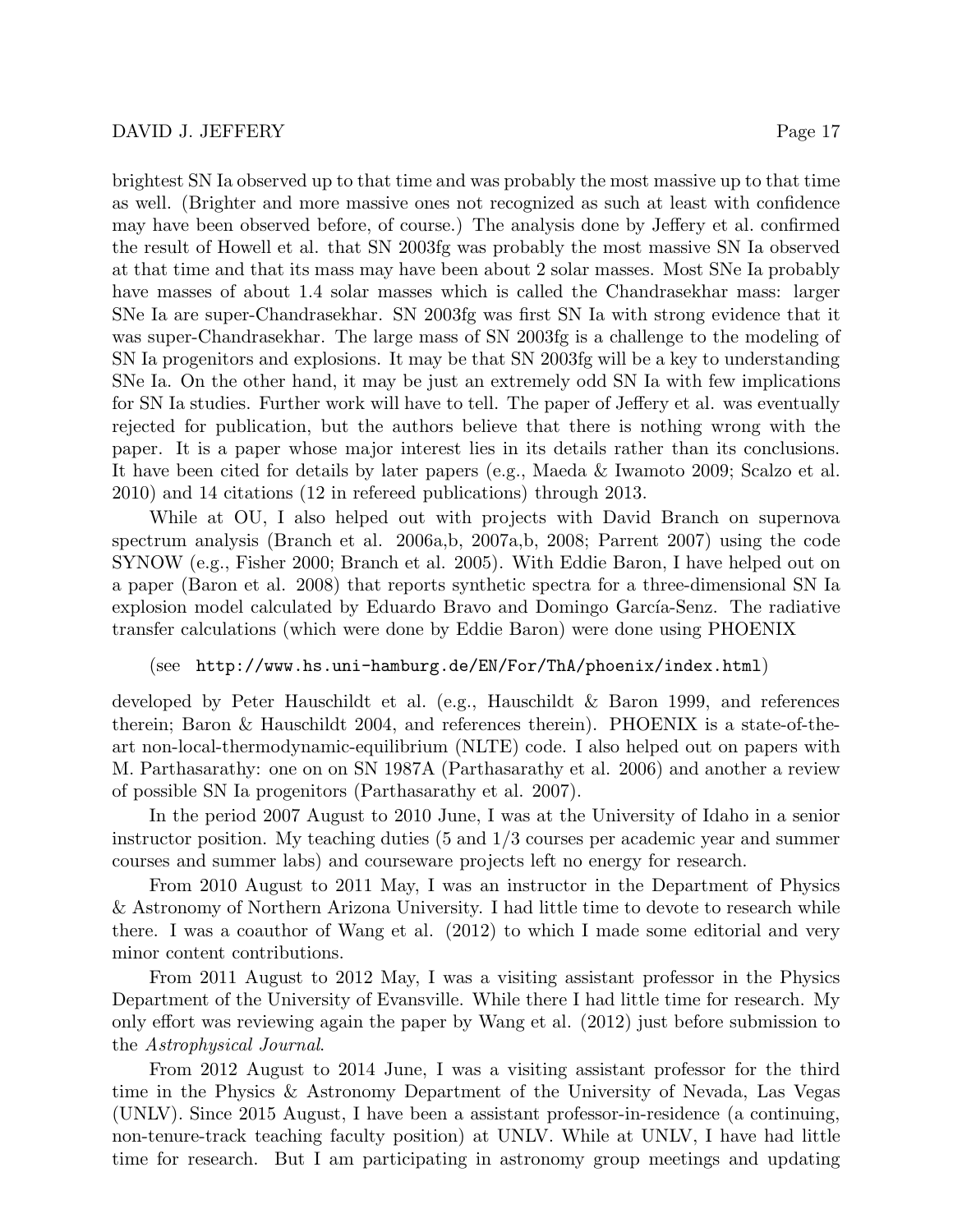#### TEACHING EXPERIENCE AND INTERESTS:

In the following subsections, I detail my teaching history (subsection 1), describe my online setup for courses and online courseware (subsection 2), and then give short outlines of my past approaches and/or goals for some of the courses I have taught or would very much like to teach (subsection 3 on). The outlines are for conceptual physics (section 3), cosmology (section 4), energy in physics and society (section 5), history of astronomy/cosmology (section 6), introductory astronomy (section 7), introductory astronomy laboratory (section 8), introductory physics (section 9), mathematical physics (section 10), modern physics (section 11), and quantum mechanics (section 12). For a complete listing of the courses I have taught and when and where I taught them, see my section COURSES TAUGHT above.

I will state here that I am interested in teaching a broad range of introductory and undergraduate courses. Courses of particular interest to me are introductory physics, introductory astronomy, quantum mechanics, mathematical physics, cosmology (never taught), history of astronomy/cosmology, energy and society, computational physics (never taught), thermodynamics and statistical mechanics (never taught), hydrodynamics (never taught), and modern physics. I am already experienced in teaching some of these courses: see following subsections and the section COURSES TAUGHT above. At the more advanced or graduate level, I would like to teach courses in cosmology (never taught), stellar structure (never taught), stellar atmospheres and radiative transfer, and supernovae (never taught).

As well as lecture courses, I have considerable experience from my teaching assistant years at McMaster University and my time at Middle Tennessee University, University of Idaho, Northern Arizona University, and the University of Evansville in teaching introductory physics laboratories. At the University of Nevada, Las Vegas in 2012–2014, I acquired some experience in teaching introductory astronomy laboratories with small telescopes for non-science majors and acting as astronomy lab coordinator for all such labs.

### 1. Teaching History

I was employed for eight years (1979–1987) as a teaching assistant at McMaster University. During this employment, I demonstrated first year undergraduate physics laboratories for some years and for some years marked undergraduate physics courses in quantum mechanics and introductory astronomy for science students. For one semester (1991 spring), I was a visiting instructor at the University of Oklahoma, where I taught the calculus-based introductory physics course in electricity, magnetism, and optics, and also led a honors college recitation group for the calculus-based introductory physics course in mechanics. During the spring semester of 1993, I was a co-instructor (with William Press and Abraham Loeb) at Harvard University for a course in introductory astronomy for non-science students.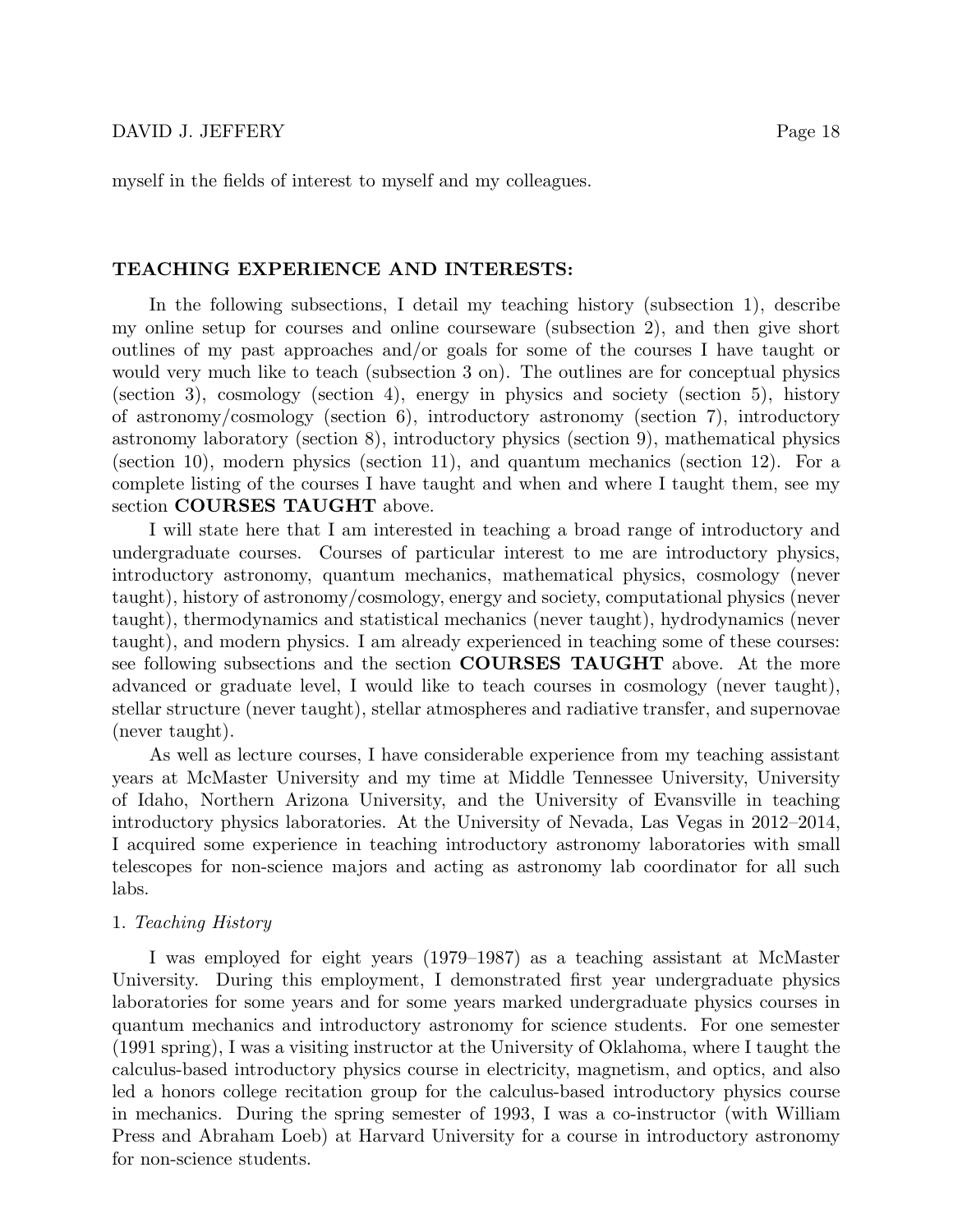At Vanderbilt University (1995–1996), I taught a one-semester history of astronomy course for general undergraduate students during the fall, spring, and summer semesters. The history of astronomy course was one of a special set of courses in Vanderbilt's Arts and Science College called Science and the World Courses. All Arts and Science undergraduate students were required to take one such course at some time in their undergraduate years. The course as I taught it covered the essentials of naked-eye astronomy, prehistoric astronomy, ancient Mesopotamian astronomy, Greek astronomy, Islamic astronomy, and astronomy from the Renaissance to modern times. The emphasis was on theories, the role of the scientific method, and connections of astronomy to other sciences and society. For further information about this course, see subsection History of Astronomy/Cosmology below.

While at Vanderbilt, I was also instructor in the 1995 fall semester for the undergraduate seminar course in astrophysics (a one-credit-hour course) and in the 1996 spring semester for a special topics three-credit-hour course for graduate students in astrophysical radiative transfer. I also participated in the Vanderbilt Dyer Observatory public nights which were held monthly. I recall giving at least one public talk.

In the period 1998–1999, I taught a course in introductory astronomy focused on the solar system at the University of Nevada, Las Vegas (UNLV). This course was an elective for non-science students and counted as a science course for fulfilling the UNLV undergraduate general education core requirements. I taught two sections per semester with over 200 students in the 1998 fall semester and over 150 in the 1999 spring semester. In 1999 spring, John Kilburg (the UNLV physics computer staff person) and I developed on online home work procedure with automated marking. This tool is now, of course, out of date.

From 1999 August to 2000 July, I taught at Middle Tennessee State University (MTSU) in Murfreesboro, Tennessee. In the fall, spring, and summer semesters, I taught the algebra-based introductory physics course in mechanics and thermodynamics: two sections in fall and spring; one section in summer. This course was a three-credithour course. The course was taught according to a group-learning, problems-laboratory syllabus created by MTSU professor Victor Montemayor. All MTSU first-semester algebrabased introductory physics courses were taught using this syllabus at that time. The students in the course studied lecture material individually from an website (created by Prof. Montemayor). The current version of this website is at URL

### http://www.mtsu.edu/~phys2010/ .

The students reported to a classroom/laboratory twice a week for 2.5 hours where they worked through problems on computer spreadsheets and completed laboratory exercises in groups. They were graded on the laboratory reports, quizzes, two experimental group projects, three in-class tests, and a comprehensive final.

Also at MTSU, I taught two sections in the 1999 fall semester of the algebra-based introductory physics laboratory course in electrical circuits, optics, and radiation. This was a one-credit-hour course.

In 2000 spring, I taught a triple section of a general physical science course to introduce non-science students to physics, chemistry, astronomy, and geology. This was a four-credit-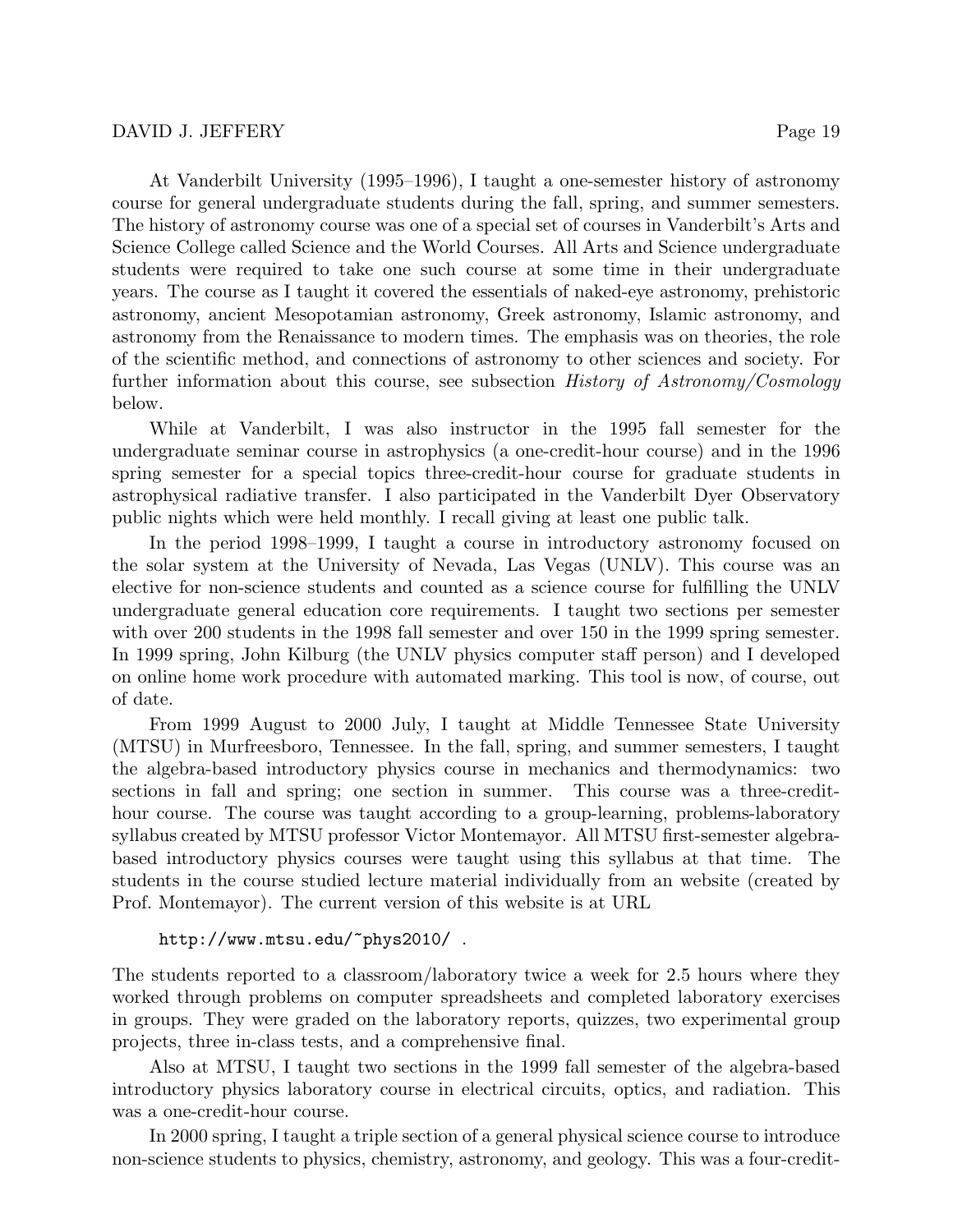hour course. The course included a weekly two-hour laboratory. There were 12 labs in total: they included both physics and chemistry labs. I taught two sections of the laboratory part of the course.

In 2000 fall, I went to Idaho State University in Pocatello, Idaho as a visiting professor. I taught 3 courses in the 2000 fall semester: second semester calculus-based introductory physics (engineering physics), second semester undergraduate quantum mechanics, and first semester graduate quantum mechanics. In the 2001 spring semester, I taught the first semester calculus-based introductory physics (engineering physics), first semester undergraduate quantum mechanics, and the colloquium in physics course for senior and graduate students.

In period 2001 August to 2003 May, I was at New Mexico Tech in Socorro, New Mexico as a visiting professor. In the 2001 fall semester, I taught first semester calculus-based introductory physics and graduate classical mechanics. For the graduate class, Goldstein's Classical Mechanics, 3rd Edition was used. Although a classic text, I feel that Goldstein (even its revised 3rd edition) is probably not the best that can be done for modern students. A computationally oriented course would I believe introduce students to advanced concepts and at the same time allow a greater connection to application. I also have come to feel that physics students today do not get enough computational experience.

In 2002 spring, I taught introductory quantum mechanics for 3rd year students and the 4th year astrophysics course. The latter had no set material, and so I taught astrophysical radiative transfer which is one of my specialties. In this course, I introduced some computational exercises and added a journal club feature. In 2002 summer, I taught second semester calculus-based introductory physics and also the physics part of a survey of science course for Tech's masters degree in science teaching: a degree for K-1–12 teachers.

In 2002 fall, I again taught first semester calculus-based introductory physics and first semester graduate quantum mechanics. For the latter course, I chose Walter A. Harrison's Applied Quantum Mechanics as the course text. Although a good book in certian respects, I found it too sketchy on formalism for physics students. In 2003 spring, I taught second semester graduate quantum mechanics using Lectures on Quantum Mechanics by Gordon Baym. For the graduate quantum mechanics courses, I also added a journal club feature. I feel it is important for graduate students to look at the current literature in any course that they are taking.

From 2003 August to 2004 May, I at the University of Nevada, Las Vegas (UNLV) for the second time teaching the introductory astronomy course on the solar system that I taught there in 1998–1999.

From 2004 August to 2005 May, I was at Washburn University where I taught introductory astronomy courses on the solar system and on stars and cosmology, and a course in physical sciences (with Sue Salem) in the 2004 fall and 2005 spring semesters. For the physical sciences course, I taught the physics and astronomy parts and Sue Salem taught the chemistry part. Also at Washburn, I served as the Physics Department's representative on the University Library Committee: the committee members report on library activity to the departments and direct book orders from the department to the library collection personnel.

From 2005 August to 2007 July, I was at the University of Oklahoma (OU) in a non-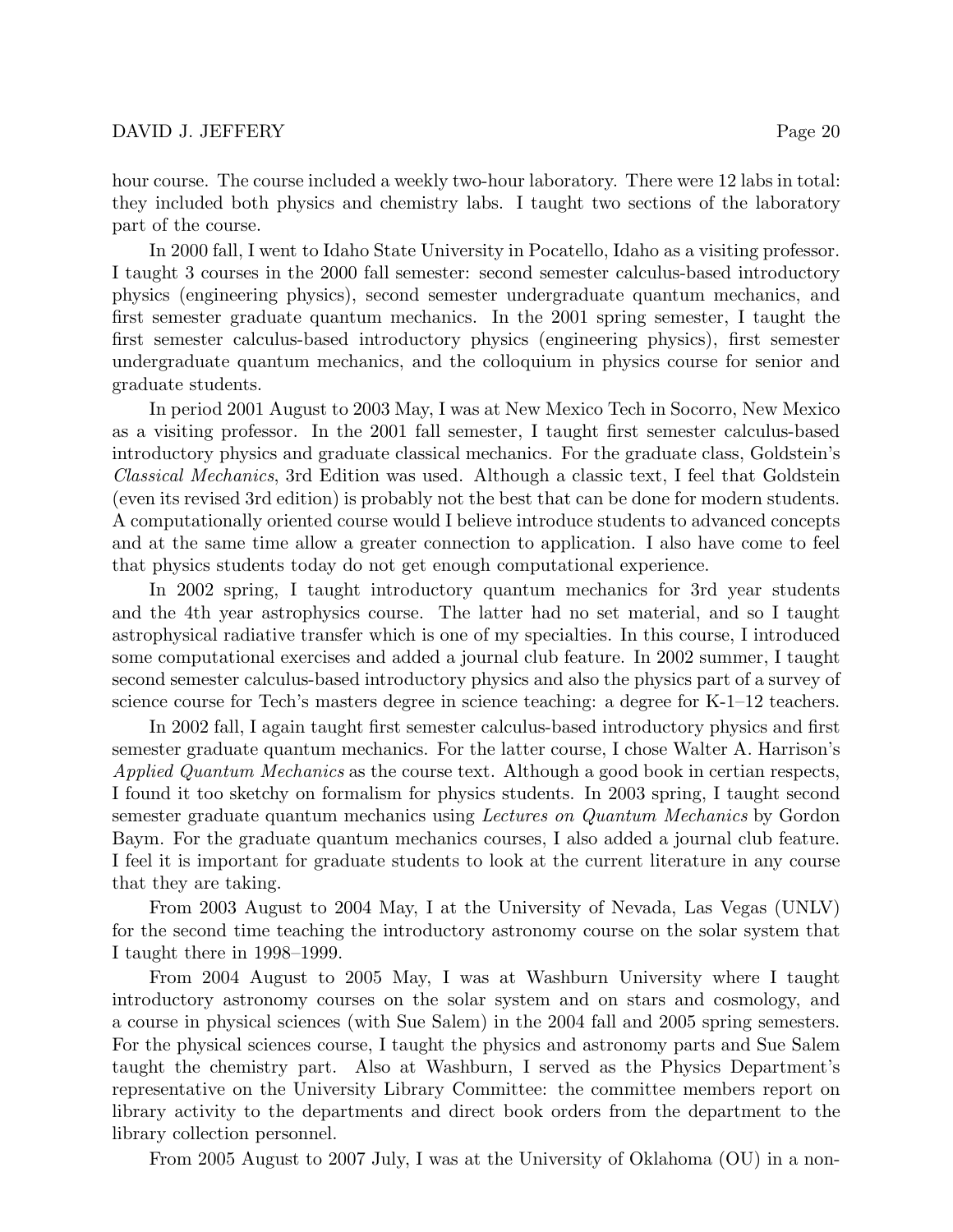teaching postdoctoral position. I did, however, interact with undergraduate students who were working on projects with my supervisors David Branch and Eddie Baron and who were coauthors on some of the papers of these projects (Branch et al. 2006b, 2007a,b, 2008; Parrent 2007). I also gave several talks to the supernova research group which includes all the undergraduates working with David Branch and Eddie Baron. As an example, the following is the online version of the talk I gave on my experiences interviewing for a job at the University of Texas Pan-American:

### http://www.nhn.ou.edu/~jeffery/aalib/057\_panam/panam.html .

From 2007 August to 2010 June, I was at the University of Idaho (UI) in Moscow, Idaho. For 2007–2008 as a temporary lecturer and after as a senior instructor. At UI, I taught introductory physics both algebra-based and calculus-based (for large sections), mathematical physics, modern physics, undergraduate quantum mechanics, introductory astronomy, and a special topics course in classical mechanics and quantum mechanics. I also taught one of the three modules of the core science course The Physics of Everyday Life. My module was entitled *Energy in Physics and Society*. Some details of these courses are given in the subsections below.

In addition to my teaching duties, I served on the UI physics department recruitment and retention committee (2008 fall) and the UI parking committee (2009 August to 2010 June). I have no recollection of any work I may have done for the recruitment and retention committee. The parking committee primarily acted as an appeal board for parking violations.

From 2010 August to 2011 May, I worked as an instructor in the Department of Physics and Astronomy at Northern Arizona University (NAU). In 2010 fall, I taught introductory astronomy to a large section of 180 students, mathematical physics, and a calculus-based, 1-credit-hour laboratory course on electricity and magnetism. I also taught a section of an algebra-based laboratory module on electricity and magnetism and supervised the 4 other sections taught by teaching assistants. These labs were part of an algebra-based course on electricity and magnetism of which I was not the instructor. In 2011 spring, I taught introductory astronomy again, a graduate course in quantum mechanics (though the material is essentially that of second semester undergraduate quantum mechanics), and the calculus-based, 1-credit-hour laboratory course on electricity and magnetism again. I also supervised the teaching assistants for several sections of the algebra-based laboratory module on electricity and magnetism.

In addition to my teaching duties at NAU, I was one of the faculty advisors for the NAU chapter of the Society of Physics Students (SPS). The other advisor was William Delinger. Acting as an advisor was not very difficult since the NAU SPS students were self-starters. However, I did attend SPS meetings and kept myself up to date with their activities and gave a talk to them on my life in astronomy.

From 2011 August to 2012 May, I was a visiting assistant professor in the Physics Department of the University of Evansville. In 2011 fall, I taught introductory astronomy and conceptual physics and was lab instructor for 3 sections of introductory physics labs. In 2012 spring, I taught 2 sections of first-semester, calculus-based introductory physics and was the instructor for 3 sections of introductory physics labs. I also acted as the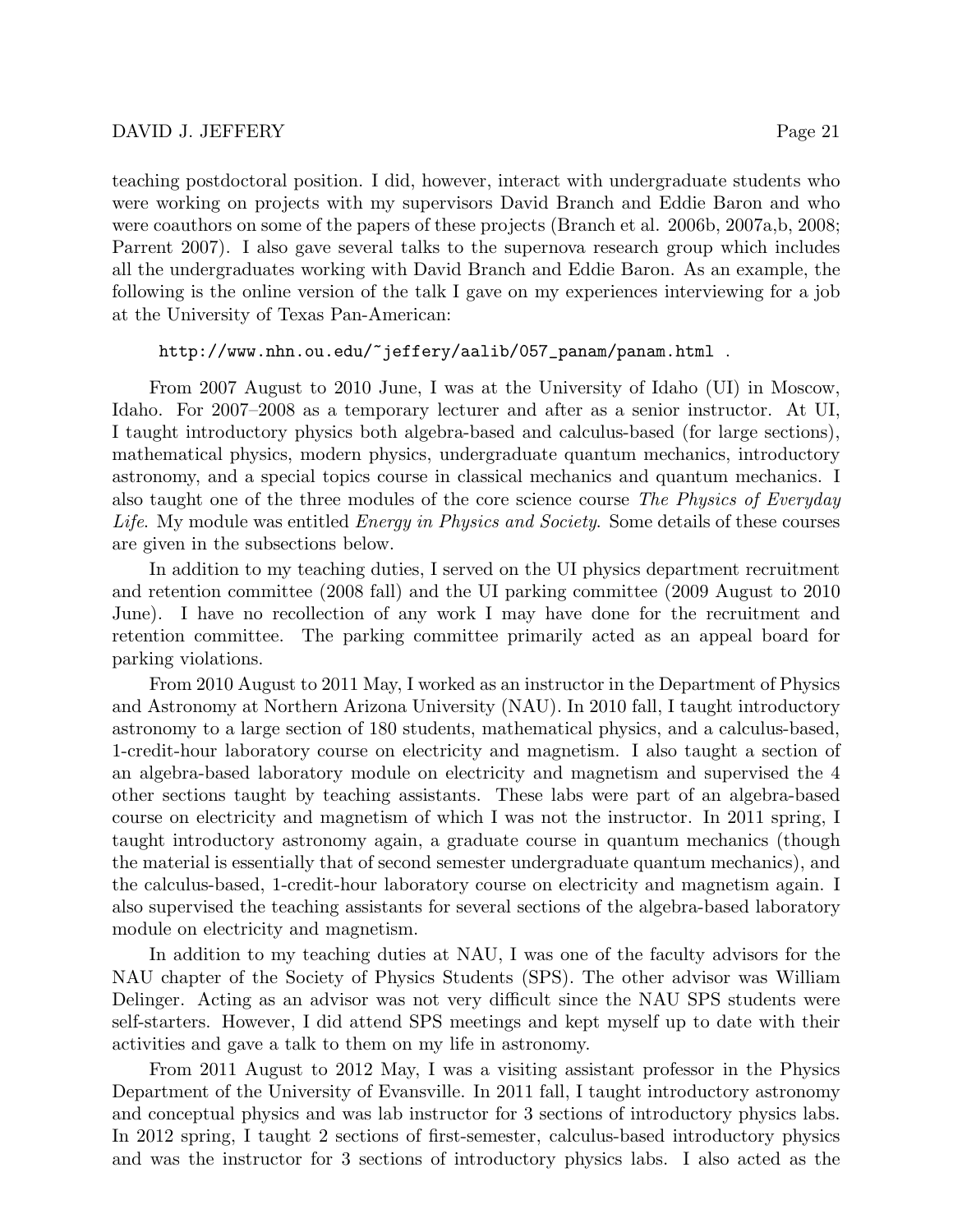advisor for student, Ryan Darwish, doing an individual study project. The product of this project was written and oral reports on decoherence theory in quantum mechanics.

From 2012 August to 2014 June, I was a visiting assistant professor for the third time in the Physics & Astronomy Department of the University of Nevada, Las Vegas (UNLV). Since 2015 August, I have been a assistant professor-in-residence (a continuing, non-tenure-track teaching faculty position) at UNLV. While at UNLV, I have been teaching introductory astronomy for a stars and cosmology course and a planetary systems course. I have also been teaching introductory astronomy laboratory sections and have taught one physics laboratory section (2013 spring). It is actually the first time that I taught intro astronomy labs and I gained useful experience including how to use small telescopes. Celestron C8 telescopes were used for the labs. In the 2013 summer, I took over as lab coordinator for the intro astronomy laboratories. This job includes setting up the lab course website and syllabus, setting the semester schedule of labs, assigning and overseeing the lab section instructors, and generally helping out with the labs.

### 2. Online Setup for Courses and Online Courseware

Websites for the courses I have taught, am teaching, or have plans to teach are linked from URL

### http://www.nhn.ou.edu/~jeffery/#Courses .

The course websites either are or are linked to the course syllabi. From the websites, students can access the course schedule (if one exists), their marks (listed at their request only and only by confidential aliases, but not when university policy forbids), and, in some cases, homeworks and answers to past homeworks and exams. The course websites are usually only updated when I am teaching or preparing to teach a course.

For many courses I have taught, I have developed problem books: some quite complete and others very incomplete. When sufficiently developed, the problem books are available to other instructors on request in electronic book form as free courseware. Currently, I have problem books for classical mechanics at the Goldstein level, conceptual physics, energy in physics and society, history of astronomy/cosmology (not yet ready for online access), introductory astronomy for non-science students, introductory physics, mathematical physics, modern physics, and quantum mechanics. Most of these problem books can be downloaded in pdf format at URL

#### http://www.nhn.ou.edu/~jeffery/course/c\_problem/problem.html .

Only the introductory astronomy and introductory physics problem books are really sufficient for a full course at present. All the problems have complete solutions, but solutions are not available in the online problem books.

### 3. Conceptual Physics

Conceptual physics is a course for non-science students. A large realm of physics is covered, but with relatively low mathematics content. I have taught this course once (University of Evansville, 2011 fall). On that occasion I used the well known textbook Conceptual Physics by Paul G. Hewitt. It is an excellent book and I will probably use it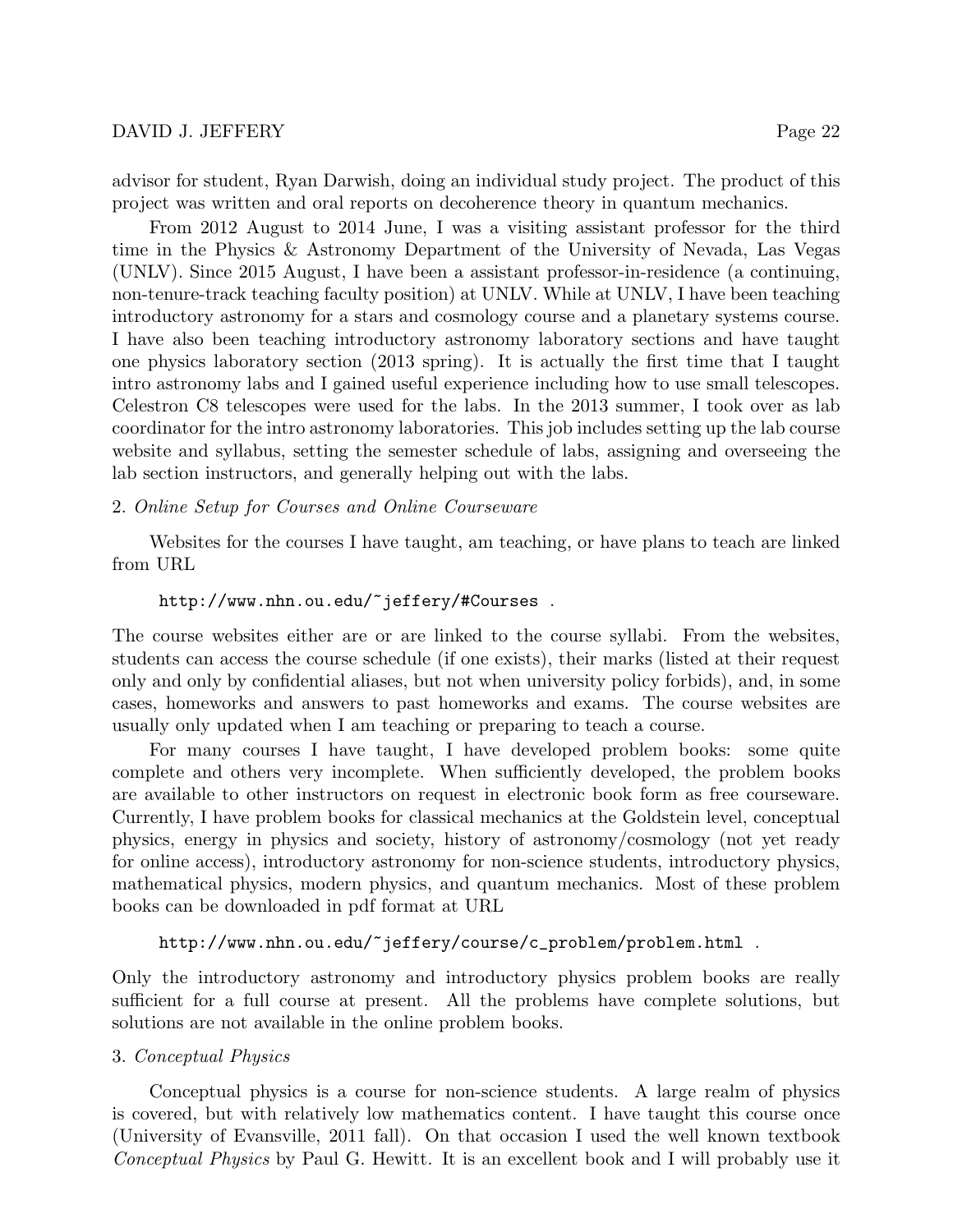again. However, eventually I intend to replace the textbook with online lectures similar to those that I have developed for introductory astronomy (see below subsection *Introductory* Astronomy). I have developed a problem book for conceptual physics that will accompany the online lectures: see

http://www.nhn.ou.edu/~jeffery/course/c\_concep/problem.pdf .

The problem book is not extensive enough at present for an entire conceptual physics course.

4. Cosmology

I have not taught a course in cosmology yet. However, I would very much like to. There would be a learning curve for me in teaching it. In preparing to teach cosmology, I have developed a resource website with specified lecture topics:

http://www.nhn.ou.edu/~jeffery/course/c\_cosmos/cosmos.php .

I prepared this page while sitting-in on the cosmology course taught by my University of Nevada, Las Vegas (UNLV) colleague, Ken Nagamine in 2012 fall.

## 5. Energy in Physics and Society

The Energy in Physics and Society course module (taught 2007 fall, 2008 fall, 2009 fall) is one of three modules making up the course The Physics of Everyday Life taught at the University of Idaho. This course was aimed at non-science students and was one of the University of Idaho's core science courses. For the course, I rely heavily on other sources including Wikipedia articles and *Energy at the Crossroads* by Vaclav Smil. I have prepared online lectures for this module which are at URL

http://www.nhn.ou.edu/~jeffery/course/c\_energy/energy.html .

These lectures are still in development. An example of a useful online lecture (which is not finalized and is now in need of updateing) is

http://www.nhn.ou.edu/~jeffery/course/c\_energy/energyl/world\_en.html

which is on world energy resources and consumption. The problem book for the module is at

# http://www.nhn.ou.edu/~jeffery/course/c\_energy/problem.pdf .

I would very much like to expand the *Energy in Physics and Society* module into an entire course for non-science students on energy and society. This course would introduce the physics notion of energy and some formulae and then would go into society's uses and needs for energy and the world's energy problems. Such a course I think would be immensely relevant and interesting for students.

I would also like to develop more advanced courses on commercial energy that would be of interest to science, engineering, economics, and society policy students. An example textbook for such a course would be Renewable and Efficient Electric Power Systems by Gilbert Masters.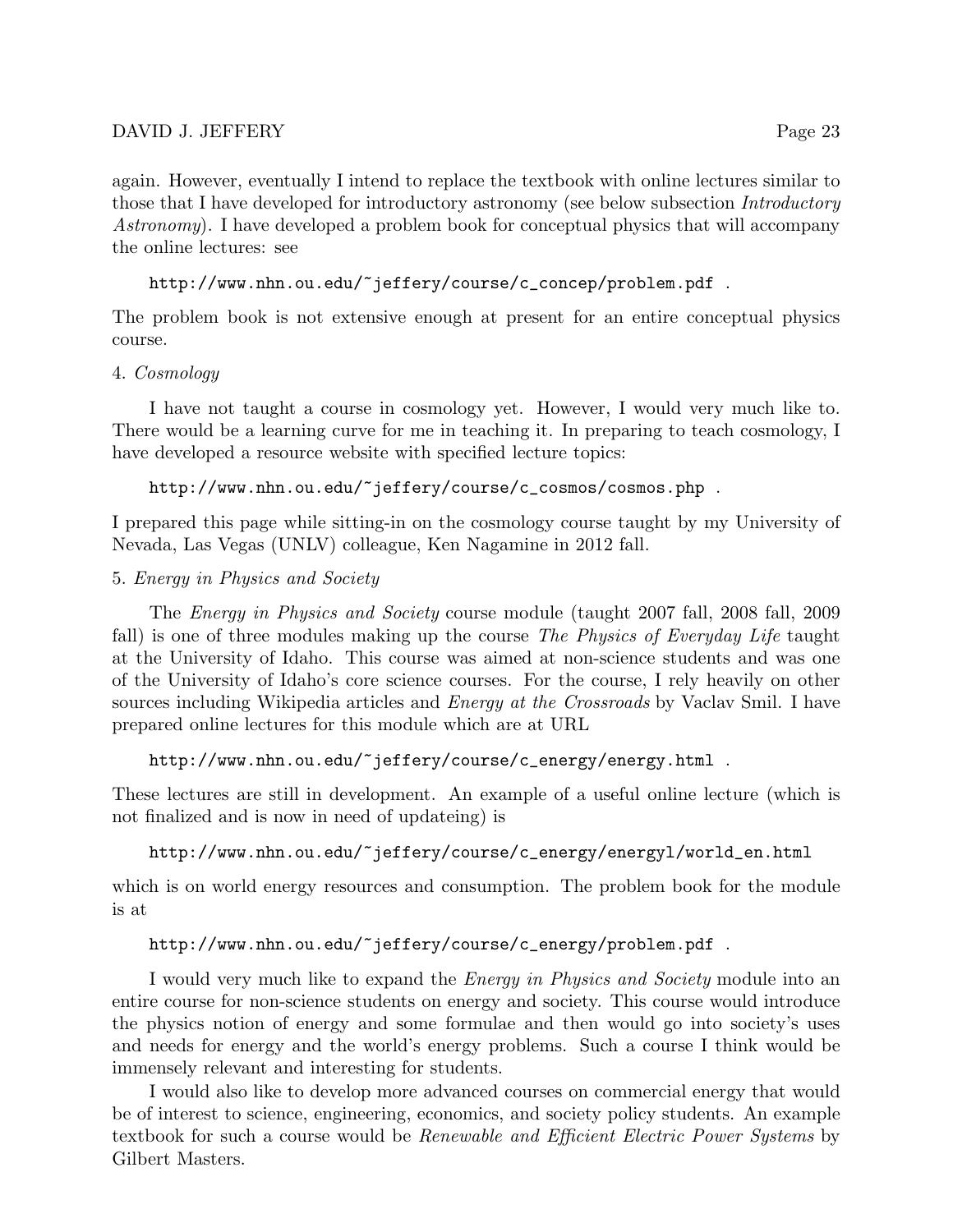### 6. History of Astronomy/Cosmology

At Vanderbilt University (1995–1996), I taught a one-semester history of astronomy course for general undergraduate students during the fall, spring, and summer semesters.

As mentioned above in the subsection *Teaching History*, the course as I taught it covered the essentials of naked-eye astronomy, prehistoric astronomy, ancient Mesopotamian astronomy, Greek astronomy, Islamic astronomy, and astronomy from the Renaissance to modern times. The emphasis was on theories, the role of the scientific method, and connections of astronomy to other sciences and society.

As a resource for a history of astronomy course, I was developing a manuscript, Lectures on the History of Astronomy, in the form of T<sub>E</sub>X files which reached about 30  $\%$ completion.

I have now a decreased interest in developing a pure history of astronomy course. A pure history of astronomy course for non-science students involves some topics that I think would be of little interest to them. Also a one-semester course is too short to do all of astronomy from prehistory to today, except in a rather superficial way.

I would now prefer to develop a history of cosmology course. A one-semester course focusing on this narrower topic can adequately cover from the beginning of scientific cosmology to today I believe. Also and most importantly, cosmology is one of the two most interesting fields of astronomy both for laymen and professionals. The other most interesting field is the search for extraterrestrial life and intelligence.

My history of cosmology course as I envision it would be on philosophical and scientific cosmologies. Mythical cosmologies would only briefly be mentioned. The course breaks naturally into two parts: from the Greek Pre-Socratic philosophers to just before Newton and from Newton until today. The first part I believe I am already sufficiently knowledgeable on for a 1.0 version. The second part would take some more learning on my part.

For my online introductory astronomy lectures (see below subsection *Introductory* Astronomy), I have developed a lecture on the history of astronomy to Newton: see URL

### http://www.nhn.ou.edu/~jeffery/astro/astlec/lec004.html .

This lecture is the seed from which I would develop a history of cosmology course. I would also probably cannibalize the incomplete manuscript Lectures on the History of Astronomy that I began developing at Vanderbilt University.

Wikipedia is a great resource for developing a history of cosmology course. It has useful articles that can be used as first sources and more importantly a vast store of images. A history of cosmology course for non-science students must depend heavily on images for classroom lectures.

I am interested in involving undergraduates as assistants in developing the history of cosmology course. They could help developing the resource base and the understanding needed to complete the course. They could also help by creating diagrams and images.

### 7. Introductory Astronomy

I have taught introductory astronomy courses many times. These courses focussed on stars and cosmology, planetary systems (mainly the solar system), and all-astronomy.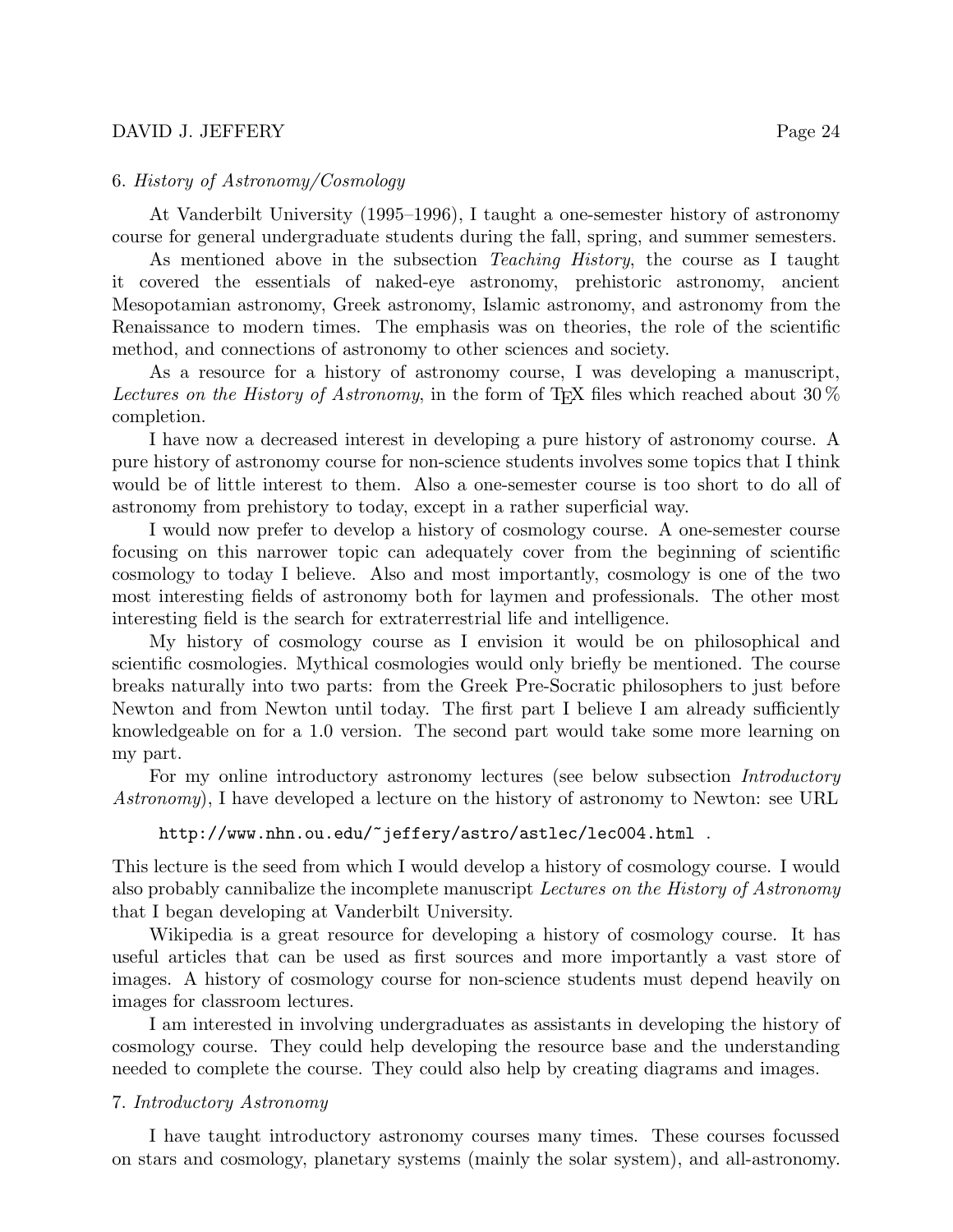I did this teaching at Harvard University, the University of Nevada, Las Vegas, Washburn University, the University of Idaho, Northern Arizona University, and Evansville University.

My website for the introductory astronomy course is

http://www.nhn.ou.edu/~jeffery/course/c\_astint/ast.php

and my problem book for the course is at

### http://www.nhn.ou.edu/~jeffery/course/c\_astint/problem.pdf .

For introductory astronomy courses, I have been developing a set of online lectures that are used as a lecturing tool and for individual study by students. The set is called Introductory Astronomy Lectures (IAL). IAL began at the University of Nevada, Las Vegas in 2003 and has continued to the present. IAL obviates the need for students to take notes or buy a textbook since IAL is the course notes and textbook. Making IAL the lecturing tool, course notes, and course textbook unifies the source material for the class. IAL is also my own complete notes for the class. Many spectacular and informative astronomical images are integrated into IAL and are updated as needed. The IAL website is

http://www.nhn.ou.edu/~jeffery/astro/astlec/lecture.html .

The IAL lectures are actually projected on a screen to large lecture sections. The lectures do form a complete narrative, but absolutely, positively they are NOT read in class. I concentrate on explaining images and graphs, and occasionally tables. Often I will stop on keywords to explain something. Questions for the class to be answered by vote are inserted the text. Typically, I just scroll through much of the narrative, paraphrasing and simplifying it in my lecturing. The students quickly adjust to not reading most of the words on the screen. The complete narrative is there for their private study. Since the lectures are given in a darkened room in order to see the images, student notetaking is not easily done and is not needed since, as mentioned above, the online lectures are the course notes.

I find the online lectures work well. The defects of the large lecture format are still present. Student attention can fatigue and concepts forgotten quickly. But the students have complete web access to the online lectures, and so can make up anything missed. In long 75-minute lectures, I typically take a break from lecturing and give the students a group activity for a few minutes while I wander the classroom interacting with them.

I need to state that IAL developed to suit my own lecturing style which in turn has been modified to suit IAL. It is not known that any other instructors would care to adopt IAL. However, I have given blanket permission for use of IAL for non-commercial and/or educational purposes.

The lectures for planetary systems are about 90 % complete and for stars and cosmology are about 70 % complete. Even uncomplete they are adequate for all the intro astronomy courses that I teach. IAL requires continual updating, of course.

Examples of fairly well-developed IAL lectures are The Earth which can be viewed at

http://www.nhn.ou.edu/~jeffery/astro/astlec/lec011.php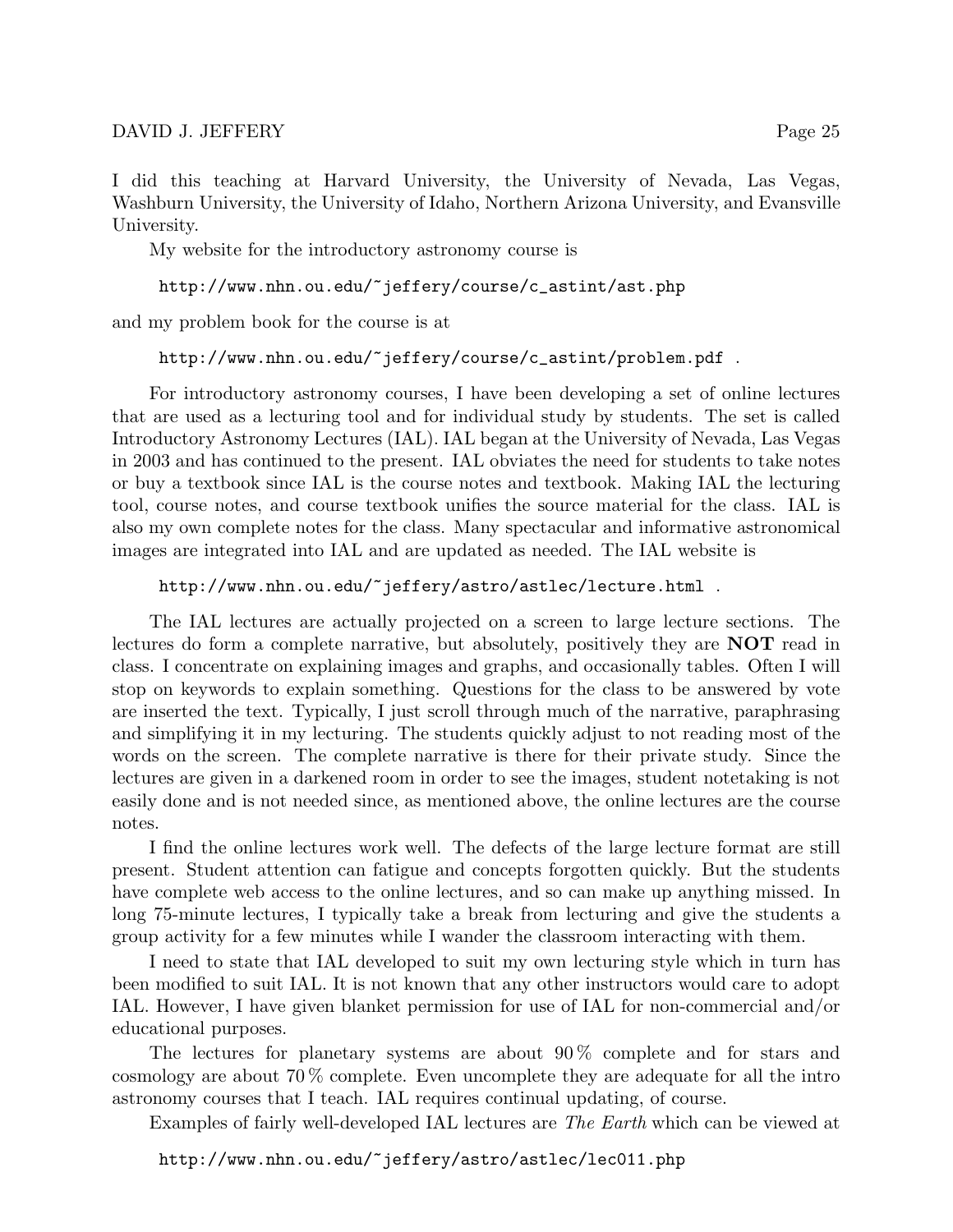and Cosmology which can be viewed at

http://www.nhn.ou.edu/~jeffery/astro/astlec/lec031.html .

The images for IAL not of my own creation are public domain or drawn from sources that permit educational use with credit: e.g., NASA, the National Optical Astronomical Observatories, and Wikipedia.

## 8. Introductory Astronomy Laboratory

I taught introductory astronomy laboratories for the first time in the 2012 fall semester at UNLV. Since then I have gained significant experience and I took over as the astro lab coordinator at UNLV in 2013 summer and will continue in this roll until 2014 June. The lab coordinator manages the course website, sets the syllabus and lab schedule for the semester, assigns and oversees the lab section intructors, and generally helps out with the labs.

The course website that I have developed for UNLV is at

### http://www.nhn.ou.edu/~jeffery/course/c\_astlab/ast.php .

The website requires updating every semester. The website contains the syllabus, the lab schedule, and links to ancillary pages. The ancillary pages include a catalog of the UNLV astro labs with links to ancillary materials for each lab, a description of telescope operation and tricks for the telescope, intructions for the lab instructors, for scheduled labs a lab preparation for instructors and students, and other items.

For lab exercises themselves at UNLV, we use Diane Pyper Smith's A Guide to Astronomy. One of my goals it to develop a comparable set of online lab exercises that will be free for the students and will be easily updated. I have made a start on this project, but considerable more research on ideas for labs is needed.

### 9. Introductory Physics

I have taught introductory physics courses many times. The courses included both calculus-based and algebra-based courses.

My website for the introductory physics calculus-based course is

### http://www.nhn.ou.edu/~jeffery/course/c\_intro/intrc.html

and for the algebra-based introductory physics course is

```
http://www.nhn.ou.edu/~jeffery/course/c_intro/intra.html .
```
My problem book for introductory physics is at

```
http://www.nhn.ou.edu/~jeffery/course/c_intro/problem.pdf .
```
I am moving in the direction of activity-based introductory physics courses. There is a lot of evidence that the activity-based method is the superior teaching method. A full activity-based course integrates lectures, demonstrations, private work, groupwork, and laboratories. However, full activity-based courses are probably more than a visiting instructor can develop on his own. Such a course probably takes the collective agreement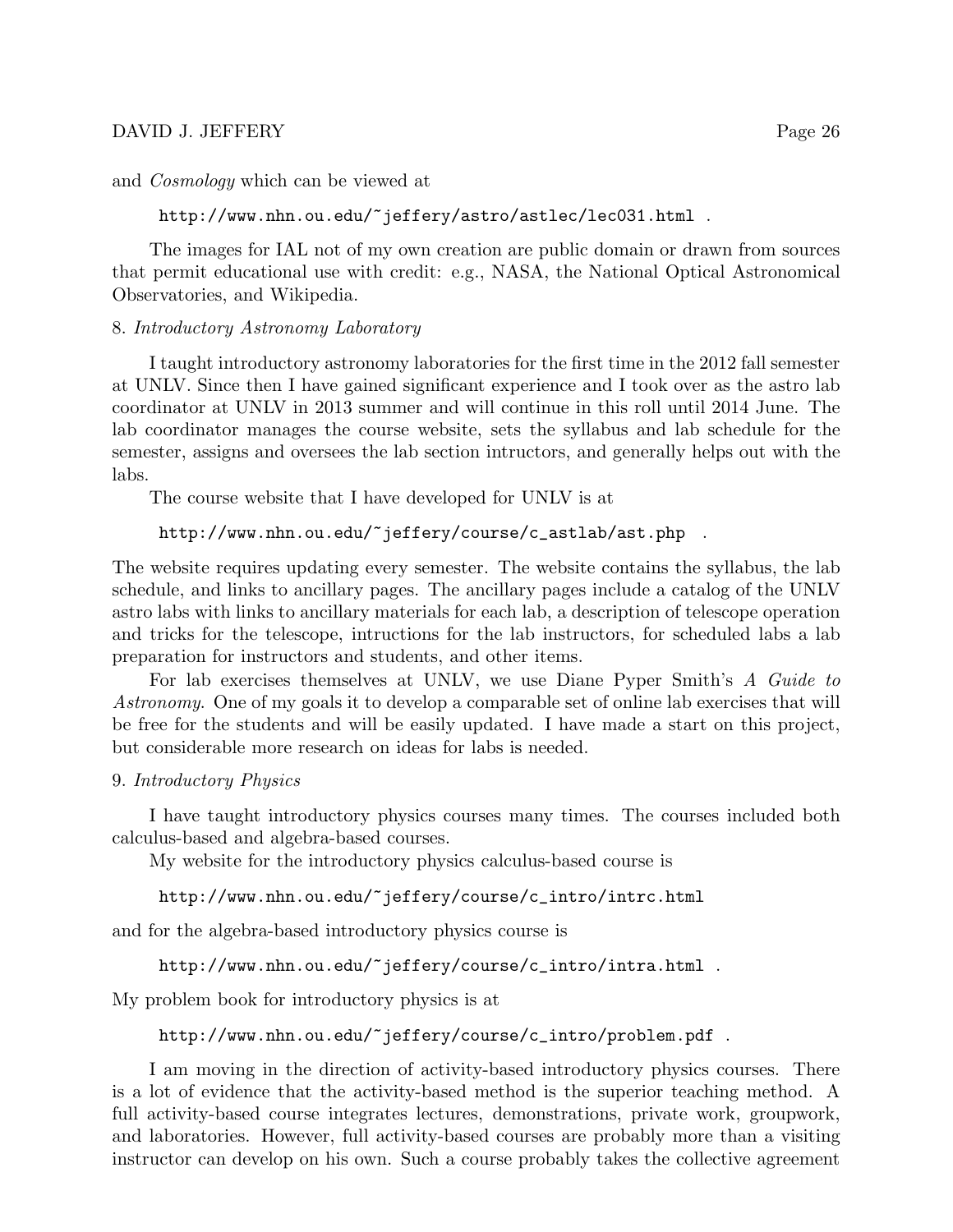and effort of a department. Perhaps, it can never be fully implemented for very large sections consisting of a hundred or more students.

From my time in 1999–2000 at Middle Tennessee State University, I have some experience teaching an activity-based course, the one designed by Victor Montemayor. It worked well in my view.

I am doing what I can by myself to implement activity-based learning in the intro physics courses I teach. I made a first attempt at a partial activity-based course in 2010 spring at the University of Idaho. The course as implemented has to rank as a qualified failure. Student achievement went up modestly as measured by examinations insofar as I could judge, but student evaluations of me and the course were low. I will not be repeating many features of the 2010 spring course.

What I envision for future intro physics courses is a mixture of groupwork and lecturing in class with a lot encouragement for readings and problem solving alone and in groups outside of class. For the groupwork, I would like groups of typically 3 or 4 students to work together to solve problems. Among others things that students can do in groupwork is to try the problems alone and then mark each other (i.e., give each other peer review) and argue their way to an optimum solution. The lecture part would be mainly the derivations and concepts, the groupwork mainly the examples. I certainly want to get the students to argue concepts too in groupwork. In the groupwork time, I would circle in TA mode. Working a New Mexico Tech in 2001–2003, I set up groupwork like this informally in recitation periods. It worked well in my recollection.

For the calculus-based intro physics course, I am developing a set of lectures in pdf format. I certainly will NOT project these lectures on a screen. In physics courses, presentations that are too smooth are not effective in my experience. The act of writing words, derivations, and formulae on the board with all of the hesitations and occasional mistakes seems necessary to hold student interest. But the lectures are intended to be my script in lecturing and complete notes for students. The students should probably still take some notes in class, but mainly for the attention and learning effect.

The lectures are still in development. Those that at least partially exist can be found at

http://www.nhn.ou.edu/~jeffery/course/c\_intro/introl/000.html .

An example of a complete lecture is the one on energy: see

### http://www.nhn.ou.edu/~jeffery/course/c\_intro/introl/007\_en.pdf .

The first aim of the lectures are to give me a set of lectures fine-tuned to my own understanding of the material. I believe that many of the standard textbooks, although excellent in many respects, often gloss over some of the fine points of introductory physics including points of physics reasoning. One notices this very strikingly when preparing and giving lectures. To give a simple example, the ideal normal force used in introductory physics has no force law formula although one knows that it is never attractive and that it is a contact force. It is a constraint force known by its effect. Lack of a normal force law formula means that the normal force value can only be determined using Newton's 2nd or 3rd laws. But I have never seen this point (i.e., that the ideal normal force can only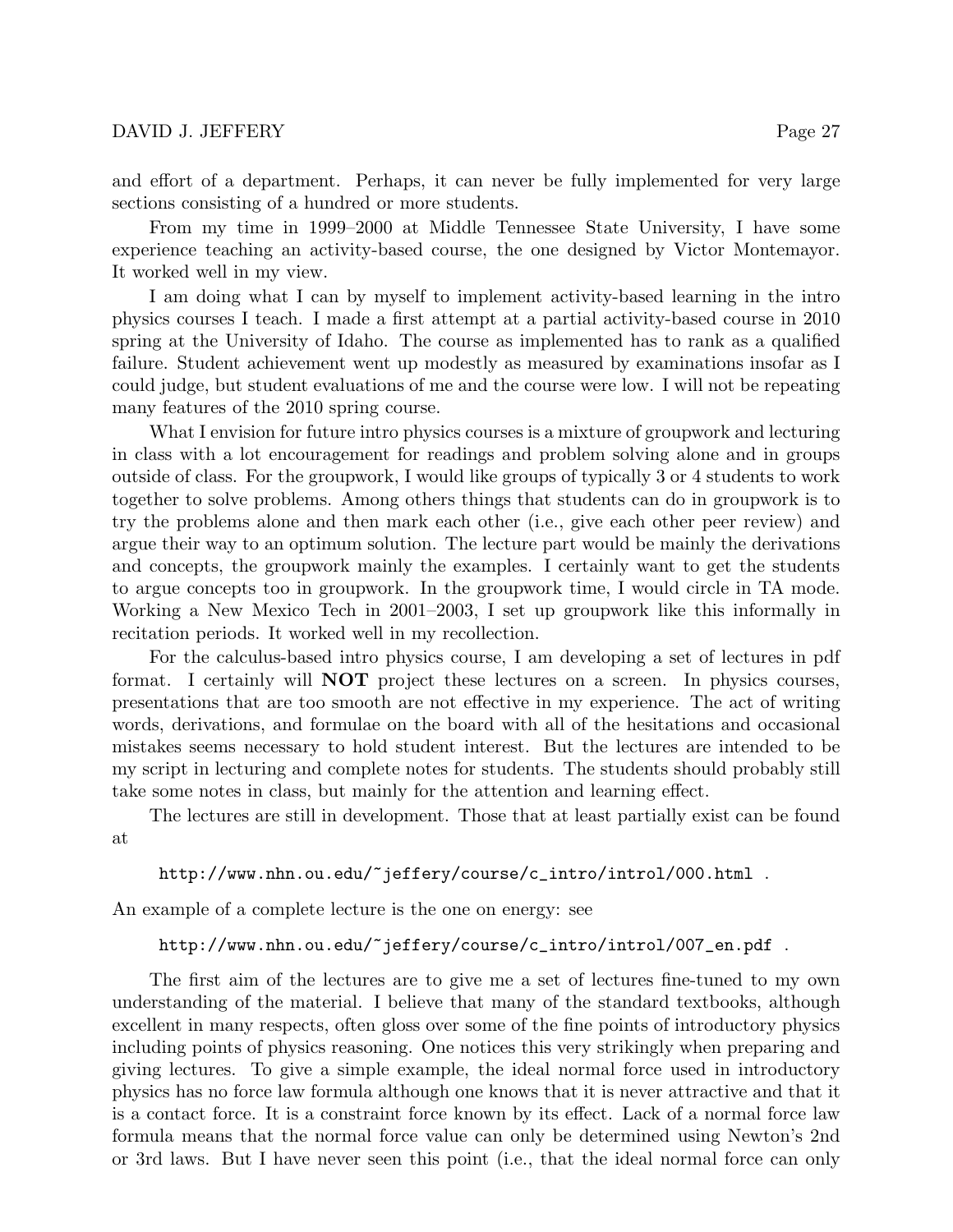Getting across to students some of the fine points I am thinking of is a challenge. But I think it is one that must be undertaken if the students are to really "get" physics.

Completing the lectures will take some years. At present, I have about  $80\%$  of the first semester of intro physics covered by the lectures, but little of the second semester. I hope that eventually I will be able to dispense with textbooks altogether. This will save students money. The lectures are freely available for noncommercial and educational use.

## 10. Mathematical Physics

The mathematical physics course (taught 2007 fall, 2010 fall) is aimed at the junior level for physics and mathematics majors.

My website for the mathematical physics course is

```
http://www.nhn.ou.edu/~jeffery/course/c_math/math.html
```
and my problem book for this course is at

```
http://www.nhn.ou.edu/~jeffery/course/c_math/problem.pdf .
```
The textbook for 2007 fall and 2010 fall was Essential Mathematical Methods for Physicists by Hans J. Weber & George B. Arfken. A complete coverage of the textbook would take three semesters, and I have only covered a third or less of the textbook in times I have taught the course. The selection of topics, however, can vary from semester to semester.

Although Weber & Arfken is a good textbook, if I ever teach mathematical physics again, I think I would like to prepare my own online lectures for the course text. These would save students money and would closely correspond to my spoken lectures.

# 11. Modern Physics

The modern physics course (taught 2008 spring) is, of course, essentially the physics of the first half of the 20th century.

My website for the modern physics course is

http://www.nhn.ou.edu/~jeffery/course/c\_modern/modern.html .

I am using primarily my quantum mechanics problem book for this course: see

# http://www.nhn.ou.edu/~jeffery/course/c\_quantum/problem.pdf .

For the modern physics course for 2008, I selected as textbooks Quantum Physics of Atoms, Molecules, Solids, Nuclei, and Particles by Robert Eisberg and Robert Resnick and The Fabric of the Cosmos by Brian Greene. The first is a rather more advanced textbook than traditional for modern physics courses. Although I think that it worked out well in some respects, I will probably not use it again for this course since it required rather too much adaptation on my part and it is also dated in some respects. The Eisberg-Resnick book, however, is very good at explaining many of the details and it gives a coverage of almost all the topics traditionally brought up in a modern physics course. The second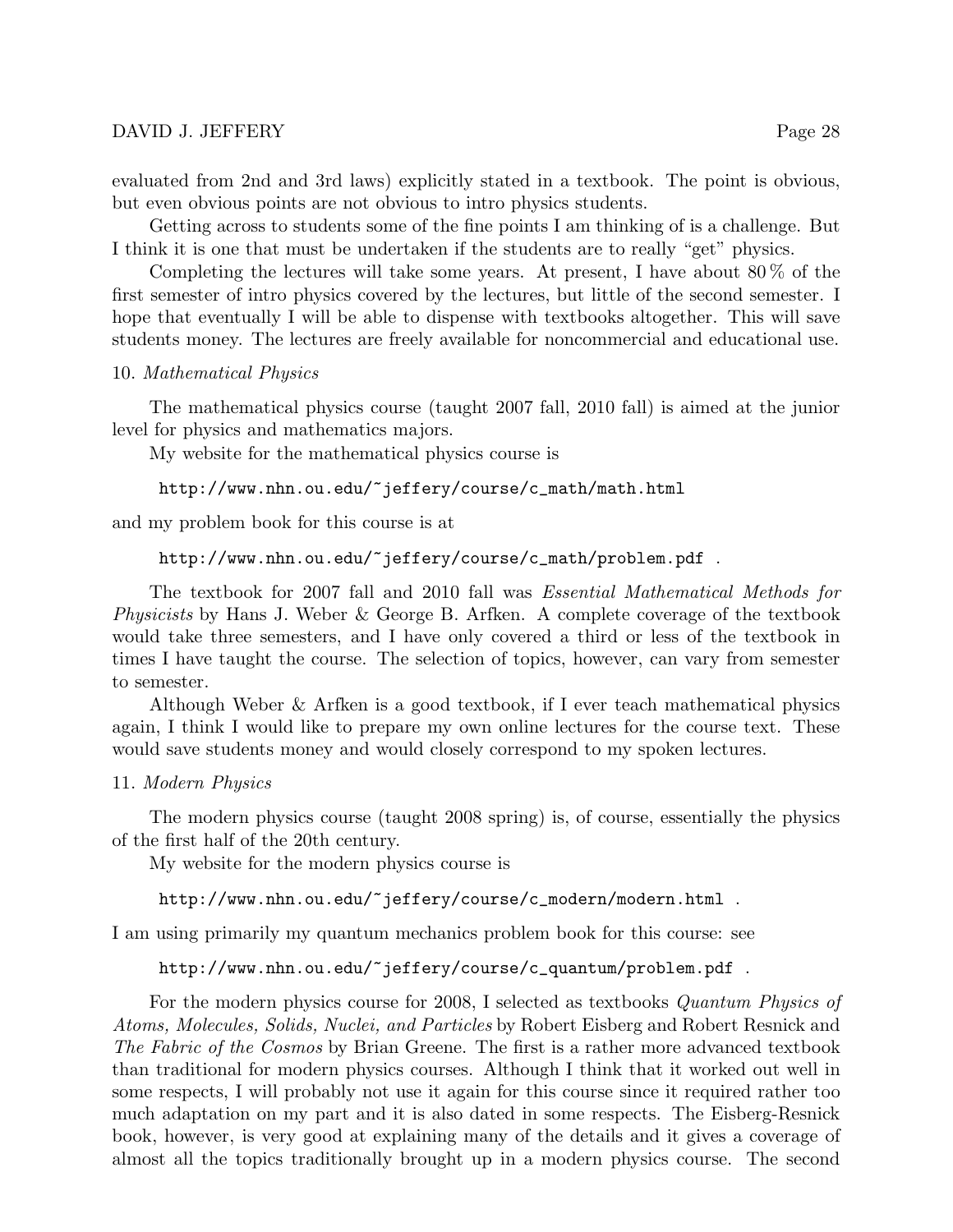textbook is, I believe, an excellent popular book on contemporary fundamental physics. It is intended to give the students a painless introduction to its subjects. Both textbooks were required to be read in their entirety according to scheduled readings. Marks were given for completed readings. Some of the student reading would be superficial, but I still think it is a good idea for students read books cover-to-cover so that they at least get a notion what all is there. I only lectured on parts of the Eisberg-Resnick book.

I decided to emphasize breadth and description rather than depth and math in modern physics courses—which is, of course, the usual procedure. I do not make a heavy emphasis on difficult mathematical derivations and developments. There are some derivations, of course.

## 12. Quantum Mechanics

I have now taught introductory quantum mechanics at the undergraduate and graduate several times and have achieved some degree of comfort with the material.

My website for the undergraduate quantum mechanics course is

```
http://www.nhn.ou.edu/~jeffery/course/c_quantum/qm.html
```
and my problem book for this course is at

http://www.nhn.ou.edu/~jeffery/course/c\_quantum/problem.pdf .

For the 2nd semester, I have posted some of my handwritten notes: see the links from URL

```
http://www.nhn.ou.edu/~jeffery/course/c_quantum/qm.html#Semester 2.
```
I am beginning to develop a set of online pdf lectures for introductory quantum mechanics entitled Speakable Quantum Mechanics (SQM)—the title indicating aspiration rather than achievement. SQM would replace a course textbook eventually. The beginnings of SQM are at

```
http://www.nhn.ou.edu/~jeffery/course/c_quantum/sqm/000_a.html .
```
Developing SQM will improve my own understanding of quantum mechanics and when sufficiently complete would save students some money. I also think that SQM will be better for my own teaching than any undergraduate quantum mechanics textbook I am familiar with. The one I am most familiar with is Griffiths. In many ways it is an excellent book, but familiarity breeds quibbles. There are mysteries and inelegances in my view that I could cure.

At present, SQM has barely been started. I hope to make progress in the 2014. However, I expect that it will take several semesters of teaching both semesters of introductory quantum mechanics to complete SQM. I do not anticipate that SQM will develop into a publishable book.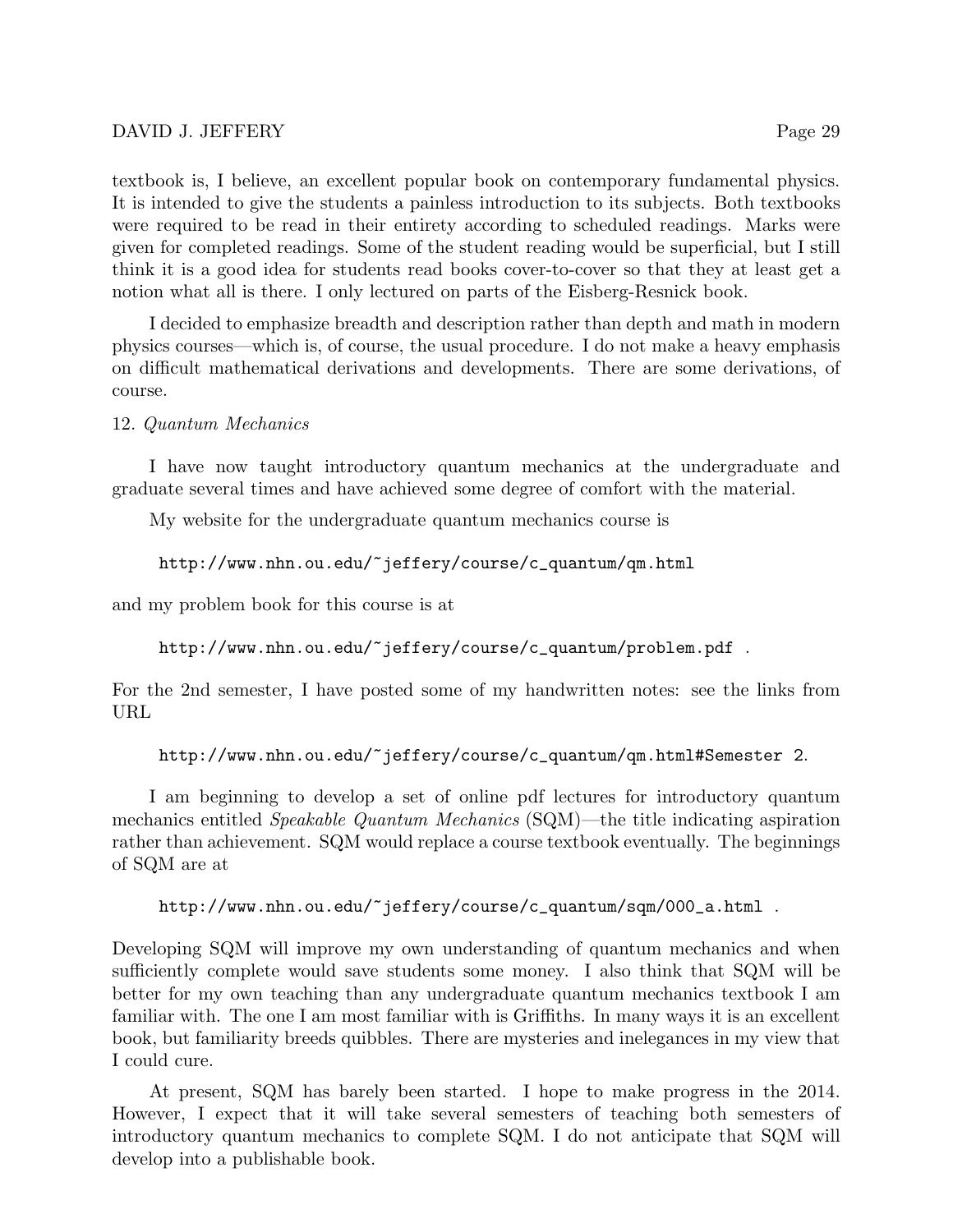### TEACHING PHILOSOPHY:

Learning is life.

We do it from the beginning to the end—as individuals, as humankind. We learn alone, we learn together. Much of learning comes from the world in general, society in general. But there must be schools and universities for advanced learning. Places where it is safe to be a student—where there are teachers from all levels of the hierarchy—fellow students, official teachers, advisors, administrators. Places where learning is the focus and where there is a community of learning. Very few persons can master the advanced subjects of modern society alone—there arn't the resources, there isn't the community of support. Books alone were never enough, the Web alone will never be enough.

So what's a teacher? One who presents the subjects. The official ones are the ones who have mastered significant parts of subjects and have, at least, a broad view that allows them to present subjects in specific courses and in whole curriculums.

The teacher keeps the material coming. I have this mental image—parent bird, baby bird—the worms have to be kept coming. Neither students nor teachers would ever get through a semester of courses without the rigor of being yoked together in lectures, assignments, tests, finals.

But not just worms. The teacher has to guide students over material quickly that great minds took centuries to fathom. So the teacher doesn't recreate the subject in its total history. The teacher tries to help the student to recreate the subject as it is in the student's mind. That recreation will be incomplete compared to current understanding—usually vastly incomplete—but it should be open-ended in the direction of completion—which is a direction the student may never follow—but he/she should know where to begin.

Teaching methods? I apologize for quoting Feynman, but when asked what methods he used, he said he used all methods. Well one can't quite do that. One should be open to all methods. A teacher's own experience and experiments should always be growing. A teacher's colleagues are an essential resource. I'm always running to my colleagues. Then there is the vast field of pedagogy research to consult which alas I've little consulted but my travels have shown I'm not alone in that regard. I have, however, taken note of what I've heard at seminars on pedagogy and am trying more and more to implement modern pedagogy strategies as discussed below. But all pedagogy comes down to getting the students to think about the subject in its whole, but definitely day to day in the bits that are being covered.

Lecturing is the standard teaching method and has its well known flaws—inattention, instant forgetting. But those arn't fatal flaws at all. A lot can be learnt in lecturing. Especially lecturing enlivened by the enthusiasm of the teacher, demonstrations, and give and take with the students. A steady course of lectures keeps the subject going forward. And lectures complemented by readings, assignments, and tests completes a reasonable course.

But like many others I think the activity-based method that integrates lectures, individual work, groupwork, demonstrations, and laboratories is the superior method for most students in large introductory courses. I also, however, believe activity-based courses have to be well organized and done well to achieve superiority. I think it takes the collective agreement and effort of a department faculty to do full activity-based courses well.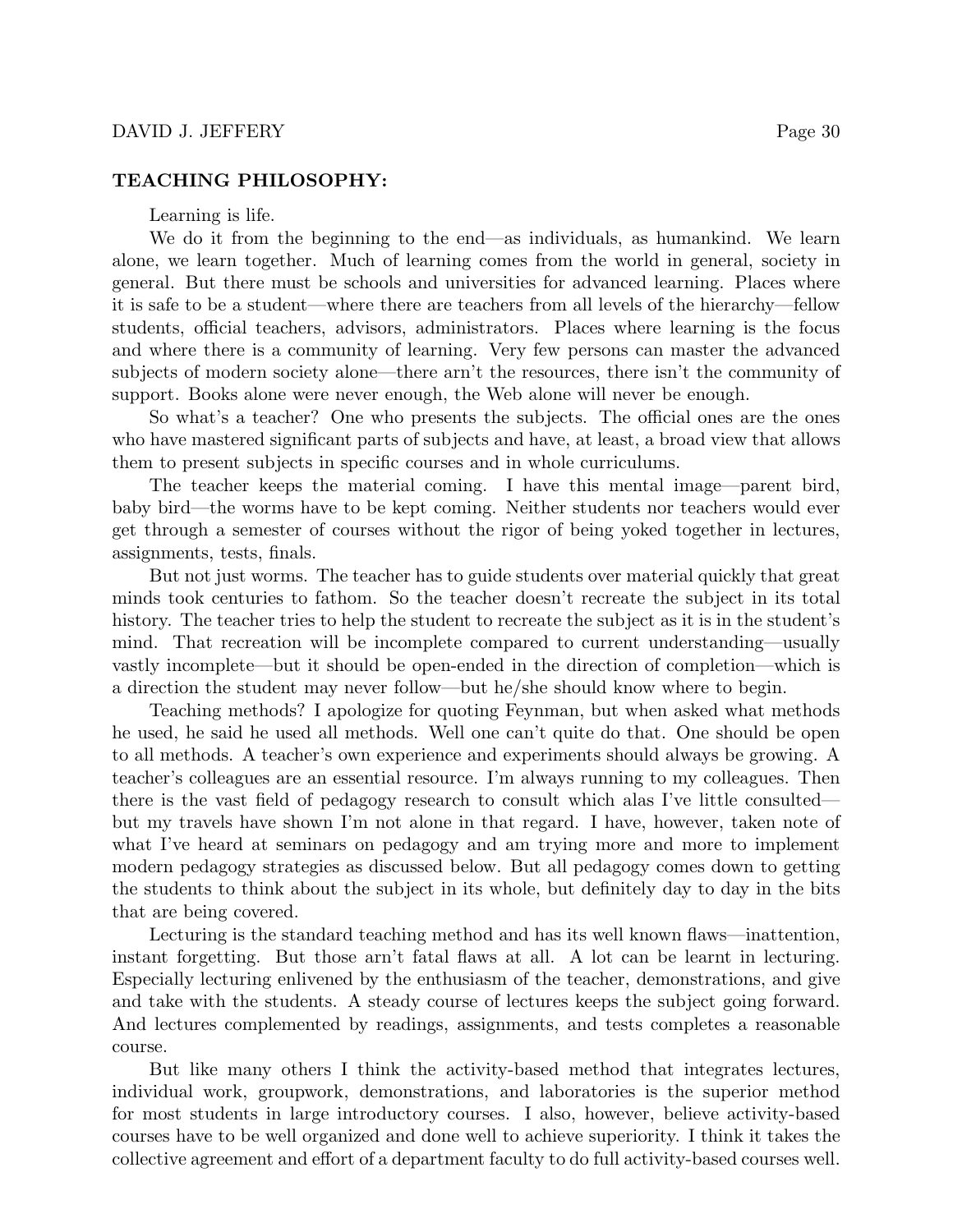Nevertheless, I am implementing elements of the activity-based method in introductory physics courses and other introductory courses. The activity-based method probably less useful for upper division courses where students are more practiced at doing activities on their own.

In my own subject physics, I believe in a tough, thorough program of studies. It is what the students in the service courses need and what physics majors want. The deficiency I see in the current undergraduate physics program is the lack of an integrated computational component. I think physics majors should learn a programming language at the start of their undergraduate program and make use of it throughout that program.

To be a good teacher, one has to like students and be ready to help with their needs those they know about and those they don't.

### REFERENCES:

Baron, E., & Hauschildt, P. H. 2004, A&A, 427, 987

- Baron, E., Jeffery, D. J., Branch, D., Bravo, E., García-Senz, D., & Hauschildt, P. A. 2008, ApJ, 672, 1038, arXiv:0709.4177v1
- Branch, D., Baron, E., Hall, N., Melakayil, M., & Parrent, J. 2005, PASP, 117, 545
- Branch, D., Baron, E., & Jeffery, D.J. 2003, in Supernovae and Gamma-Ray Bursters, ed. K. W. Weiler (Berlin: Springer-Verlag), 47, arXiv:astro-ph/0111573
- Branch, D., Benetti, S., Kasen, D., Baron, E., Jeffery, D.J., et al. 2002, ApJ, 566, 1005, arXiv:astro-ph/0106367
- Branch, D., Drucker, W., & Jeffery, D. J. 1988, ApJ, 330, L117.
- Branch, D., Dang, L. C., Hall, N., Ketchum, W., Melakayil, M., Parrent, J., Troxel, M. A., Casebeer, D., Jeffery, D. J., & Baron, E. 2006b, PASP, 118, 560, arXiv:astroph/0601048v1
- Branch, D., Jeffery, D. J., Blaylock, M., & Hatano, K. 2000, PASP, 112, 217, arXiv:astroph/9911099
- Branch, D., Jeffery, D. J., Parrent, J., Baron, E., Troxel, M. A., Stanishev, V. Keithley, M., & Bruner, C. 2008, PASP, 120, 135, arXiv:0712.2436v1
- Branch, D., Jeffery, D. J., Young, T. R., & Baron, E. 2006a, PASP, 118, 791, arXiv:astroph/0604047
- Branch, D., Parrent, J., Troxel, M. A., Casebeer, D., Jeffery, D. J., Baron, E., Ketchum, W., & Hall, N. 2007b, in The Multicoloured Landscape of Compact Objects and their Explosive Origins, AIP Conf. Pro. 924, Vol. 1 Cefalù, Sicily, 2006 June 11-24, ed. L. A. Antonelli et al. (Melville, New York: American Institute of Physics), 342
- Branch, D., Pauldrach, A. W. A., Puls, J., Jeffery, D. J., & Kudritzki, R. P. 1991, in  $ESO/EIPC$  Workshop: SN 1987A and other Supernovae, ed. I. J. Danziger & K. Kjär (Garching: ESO), 437
- Branch, D., D. Troxel, M. A., Jeffery, D. J., Hatano, K., Musco, M., Parrent, J., Baron, E., Dang, L. C., Casebeer, D., Hall, N. & Ketchum, W. 2007a, PASP, 2007, PASP, 119,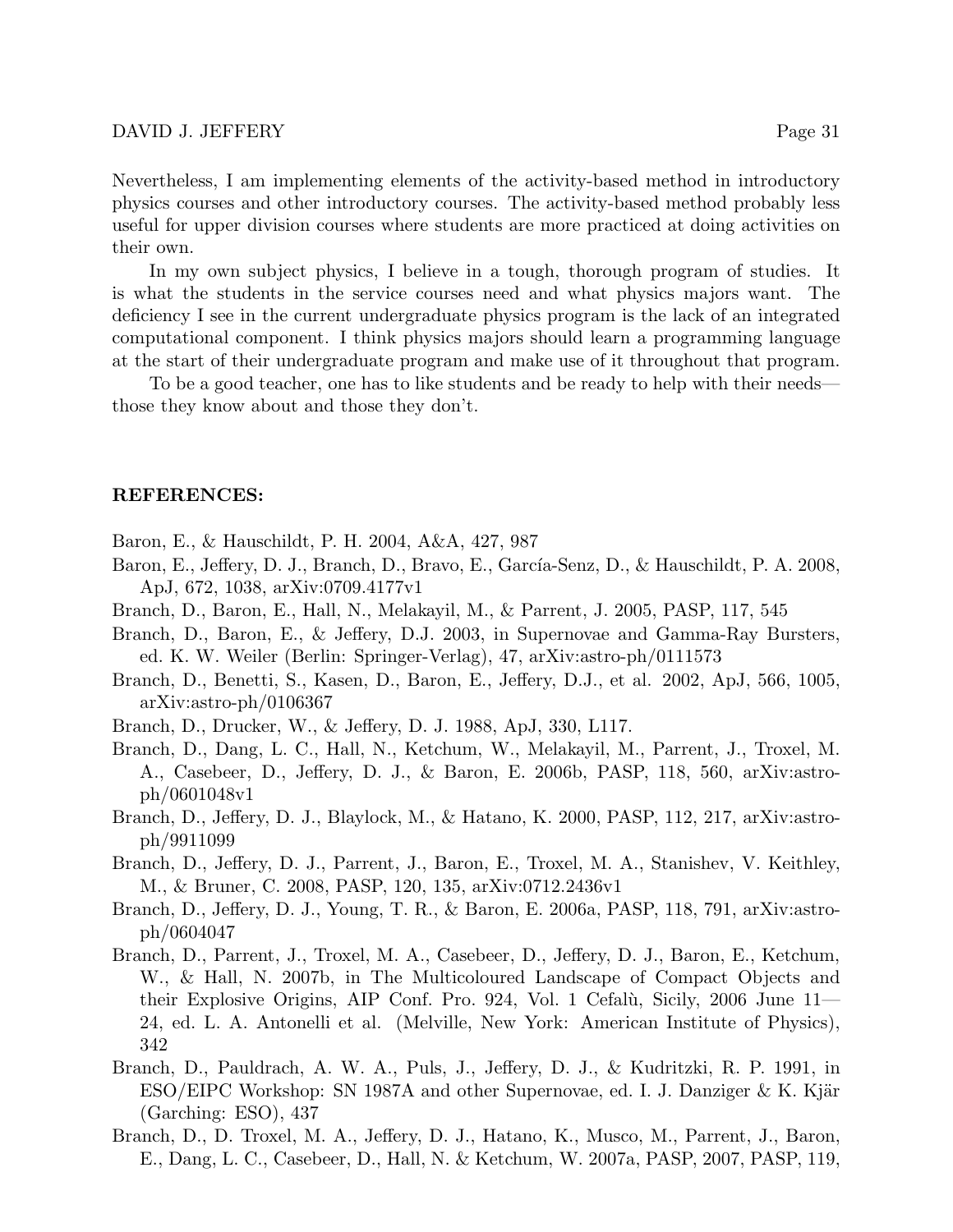857, arXiv:0706.0081v1

- Deng, J., Kawabata, K. S., Ohyama Y., Nomoto, K., Mazzali, P., Wang, L., Jeffery, D. J., Iye, M., Tomita, H., & Yoshii, Y. 2004, ApJ (Letters), 605, L37, arXiv:astroph/0311590.
- Fisher, A. 2000, Ph.D. thesis, University of Oklahoma
- Fleck, Jr., J. A., & Canfield, E. H. 1984, Journal of Computational Physics, 54, 508
- Hauschildt, P. H., & Baron, E. 1999, J. Comp. Applied Math., 109, 41, arXiv:astroph/9808182
- Howell, D. A., et al. 2006, Nature, 443, 308
- Hutsem´ekers, D., & Surdej, J. 1990, ApJ, 361, 367
- Jeffery, D. J. 1983, M.Sc. thesis, McMaster University
- Jeffery, D. J. 1987, Nature, 329, 419
- Jeffery, D. J. 1988, Ph.D. thesis, McMaster University
- Jeffery, D. J. 1989, ApJS, 71, 951
- Jeffery, D. J. 1990, ApJ, 352, 267
- Jeffery, D. J. 1991a, in ESO/EIPC Workshop: SN 1987A and other Supernovae, ed. I. J. Danziger & K. Kjär (Garching: ESO),  $257$
- Jeffery, D. J. 1991b, ApJ, 375, 264
- Jeffery, D. J. 1991c, ApJS, 77, 405
- Jeffery, D. J. 1993, ApJ, 415, 734
- Jeffery, D. J. 1995a, ApJ, 440, 810
- Jeffery, D. J. 1995b, A&A, 299, 770
- Jeffery, D. J. 1998a, in Stellar Evolution, Stellar Explosions, and Galactic Chemical Evolution: Proc. Second Oak Ridge Symposium on Atomic & Nuclear Astrophysics, ed. A. Mezzacappa (Bristol: Institute of Physics Publishing), 65, arXiv:astroph/9802229
- Jeffery, D. J. 1998b, arXiv:astro-ph/9811356
- Jeffery, D. J. 1999, arXiv:astro-ph/9907015
- Jeffery, D. J. 2004, arXiv:astro-ph/0406440
- Jeffery, D. J., & Branch, D. 1990, in Jerusalem Winter School for Theoretical Physics, Vol. 6, Supernovae, ed. J. C. Wheeler, T. Piran, & S. Weinberg (Singapore: World Scientific), 149
- Jeffery, D. J., Branch, D., & Baron, E. 2006, arXiv:astro-ph/0609804v3
- Jeffery, D. J., Branch, D., Filippenko, A. V., & Nomoto, K. 1991, ApJ, 377, L89
- Jeffery, D. J., Ketchum, W., Branch, D., Baron, E., Elmhamdi, A., & Danziger, I. J. 2007, ApJS, 171, 493, arXiv:astro-ph/0607084v3
- Jeffery, D. J., Leibundgut, B., Kirshner, R. P., Benetti, S., Branch, D., & Sonneborn, G. 1992, ApJ, 397, 304
- Jeffery, D. J., & Mazzali, P. A. 2007, in The Multicoloured Landscape of Compact Objects and their Explosive Origins, AIP Conf. Pro. 924, Vol. 1 Cefalù, Sicily, 2006 June 11-24, ed. L. A. Antonelli et al. (Melville, New York: American Institute of Physics), 401, arXiv:astro-ph/0611002v1
- Jeffery, D. J., & Sutherland, P. G. 1985, Ap&SS, 109, 277
- Jeffery, D. J., et al. 1994, ApJ, 421, L27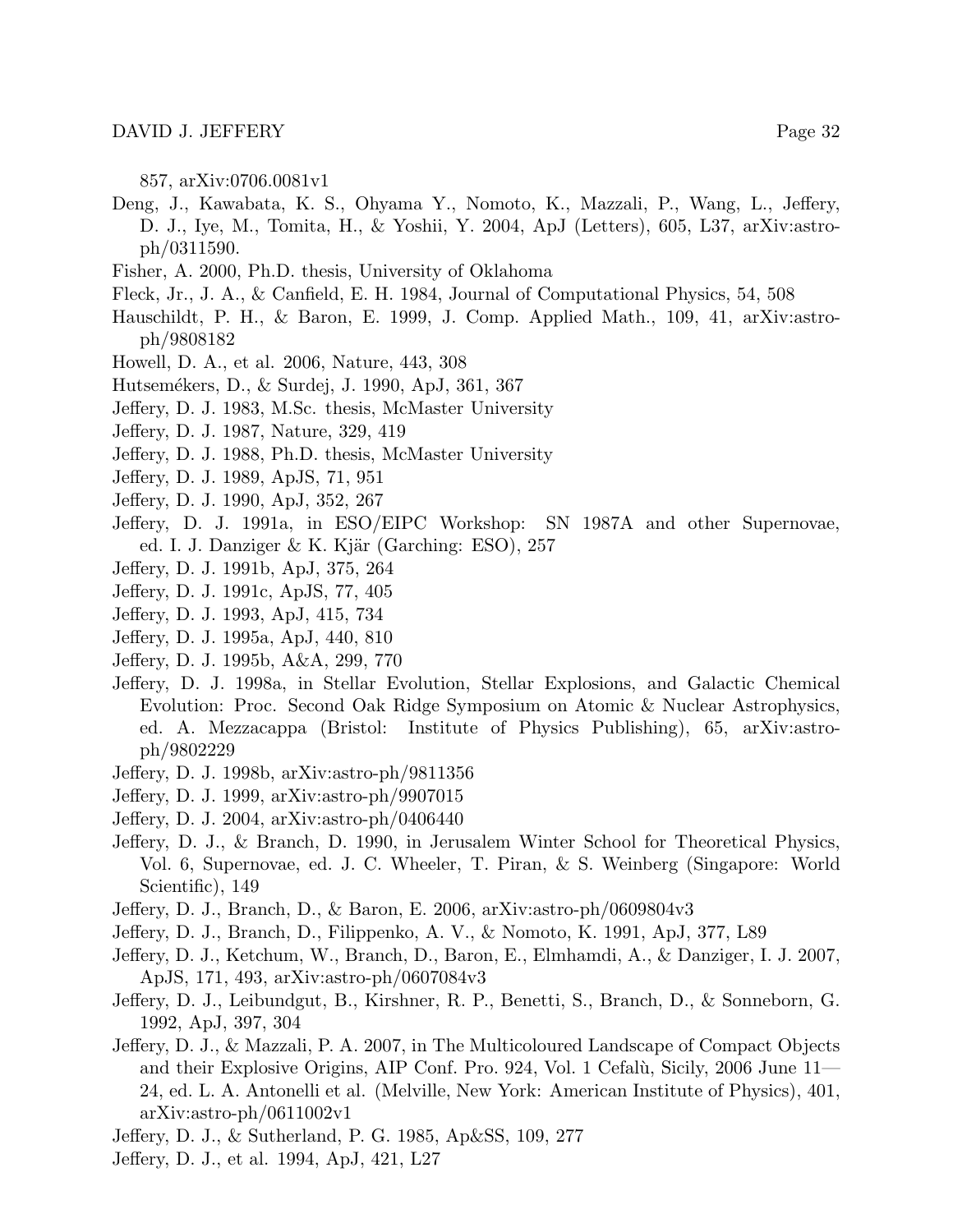- Kasen, D., Branch, D., Baron, E., & Jeffery, D. J. 2002, ApJ, 565, 380, arXiv:astroph/0108403
- Kasen, D., Thomas, R.C., & Nugent, P. 2006, ApJ, 651, 366, arXiv:astro-ph/0606111
- Kawabata, K. S., Jeffery, D. J., et al. 2002, ApJ, 580, L39, arXiv:astro-ph/0205414v3
- Kawabata, K. S., Deng, J., Wang, L., Mazzali, P., Nomoto, K., Maeda, K., Tominaga, N., Umeda, H., Iye, M., Kosugi, G., Ohyama, Y., Sasaki, T., Höflich, P., Wheeler, J. C., Jeffery, D. J., et al. 2003a, 593, L19, arXiv:astro-ph/0306155
- Kawabata, K. S., Jeffery, D. J., et al. 2003b, The Proceedings of the IAU 8th Asian-Pacific Regional Meeting, Volume II, ed. S. Ikeuchi, J. Hearnshaw, & T. Hanawa (San Francisco: Astronomical Society of the Pacific), 333–334
- Kirshner, R. P., Jeffery, D. J., et al. 1993, ApJ, 415, 589
- Liu, W., Jeffery, D. J., & Schultz, D. R. 1997a, ApJ, 483, L107
- Liu, W., Jeffery, D. J., & Schultz, D. R. 1997b, ApJ, 486, L35
- Liu, W., Jeffery, D. J., & Schultz, D. R. 1998, ApJ, 494, 812
- Liu, W., Jeffery, D. J., Schultz, D. R., Quinet, P., Shaw, J., & Pindzola, M. S. 1997c, ApJ, 489, L141
- Maeda, K., & Iwamoto K. 2009, MNRAS, 394, 239
- Matheson, T., et al. 2003, ApJ, 599, 394
- Mihalas, D. 1978, Stellar Atmospheres, (San Francisco: W. H. Freeman and Company)
- Min, M., Dullemond, C. P., Dominik, C., de Koter, A., & Hovenier, J. W. 2009, A&A, 497, 155
- Parrent, J., Branch, D., Troxel, M. A., Casebeer, D., Jeffery, D. J., Ketchum, W., Baron, E., Serduke, F. J. D., & Filippenko, A. V. 2007, PASP, 119, 135
- Parthasarathy, M., Branch, D., Baron, E., & Jeffery, D. J. 2006, Bulletin of the Astronomical Society of India, 34, 385, arXiv:astro-ph/0611033
- Parthasarathy, M., Branch, D., Jeffery, D. J., & Baron, E. 2007, New Astronomy Reviews, 51, 524–538, arXiv:astro-ph/0703415
- Ruiz-Lapuente, P., Jeffery, D. J., et al. 1993, Nature, 365, 728
- Rybicki, G. B., & Hummer, D. G. 1978, ApJ, 219, 654
- Scalzo, R. A., et al. 2010, ApJ, 713, 1073
- Wang, X., Wang, L., Filippenko, A.V., et al. 2012, ApJ, 749, article id. 126, arXiv:1110.5809v3

### REFERENCES FOR DAVID JEFFERY

Prof. David Branch (research and teaching reference) University of Oklahoma Homer L. Dodge Department of Physics and Astronomy 440 West Brooks, Rm 131 Norman, Oklahoma 73019 U.S.A. Tel: 405-325-3961